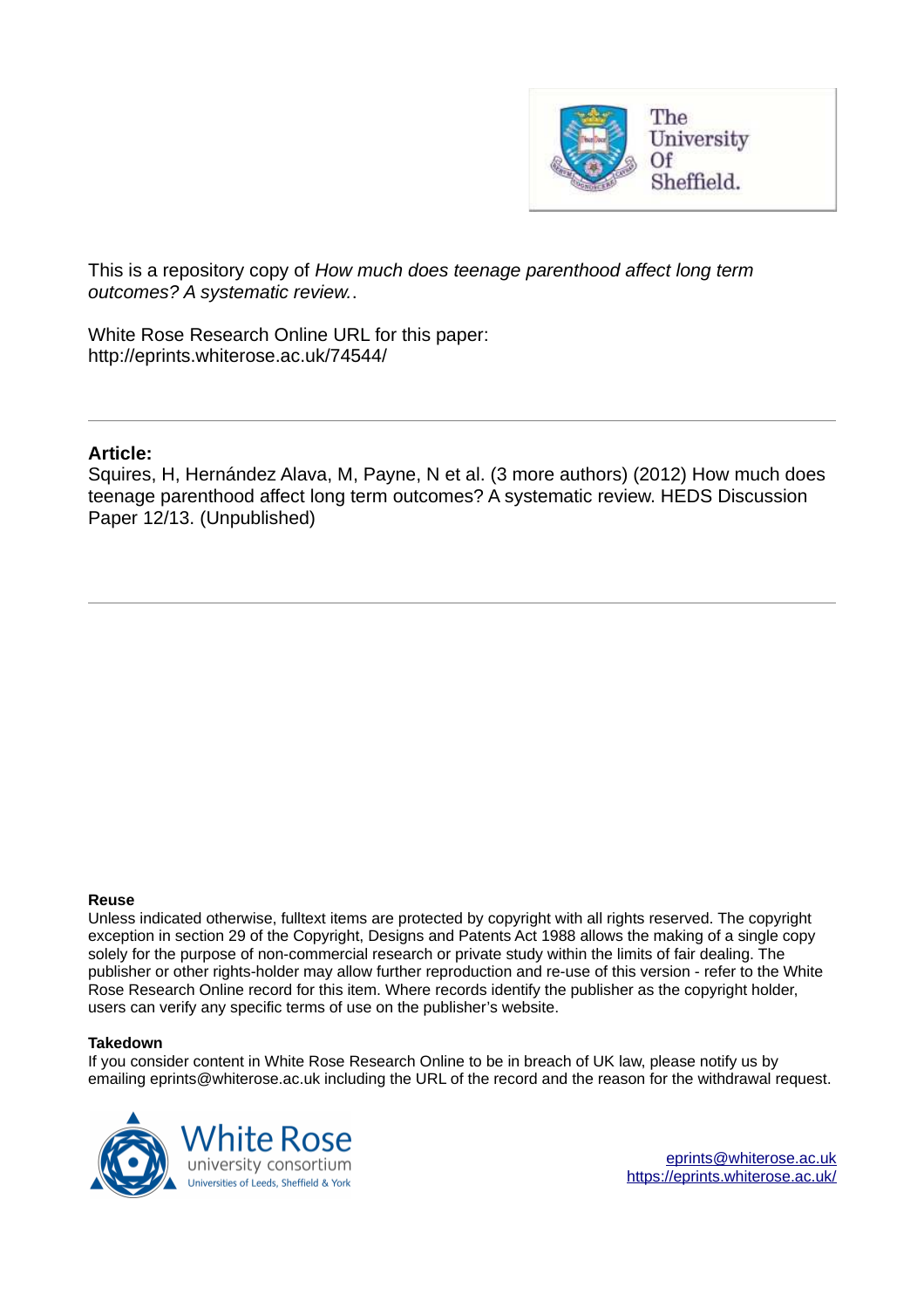

# **HEDS Discussion Paper** No.12.13

# How much does teenage parenthood affect long term outcomes? A

systematic review.

# **Disclaimer:**

This series is intended to promote discussion and to provide information about work in progress. The views expressed in this series are those of the authors, and should not be quoted without their permission. Comments are welcome, and should be sent to the corresponding author.

Hazel Squires, Research Fellow, Monica Hernández Alava, Research Fellow, Nick Payne, Associate Director, Lindsay Blank, Research Fellow, Susan Baxter, Research Fellow, Louise Preston, Information Specialist.

*White Rose Repository URL for this paper: www.eprints.whiterose.ac.uk/74544*

*White Rose Research Online eprints@whiterose.ac.uk*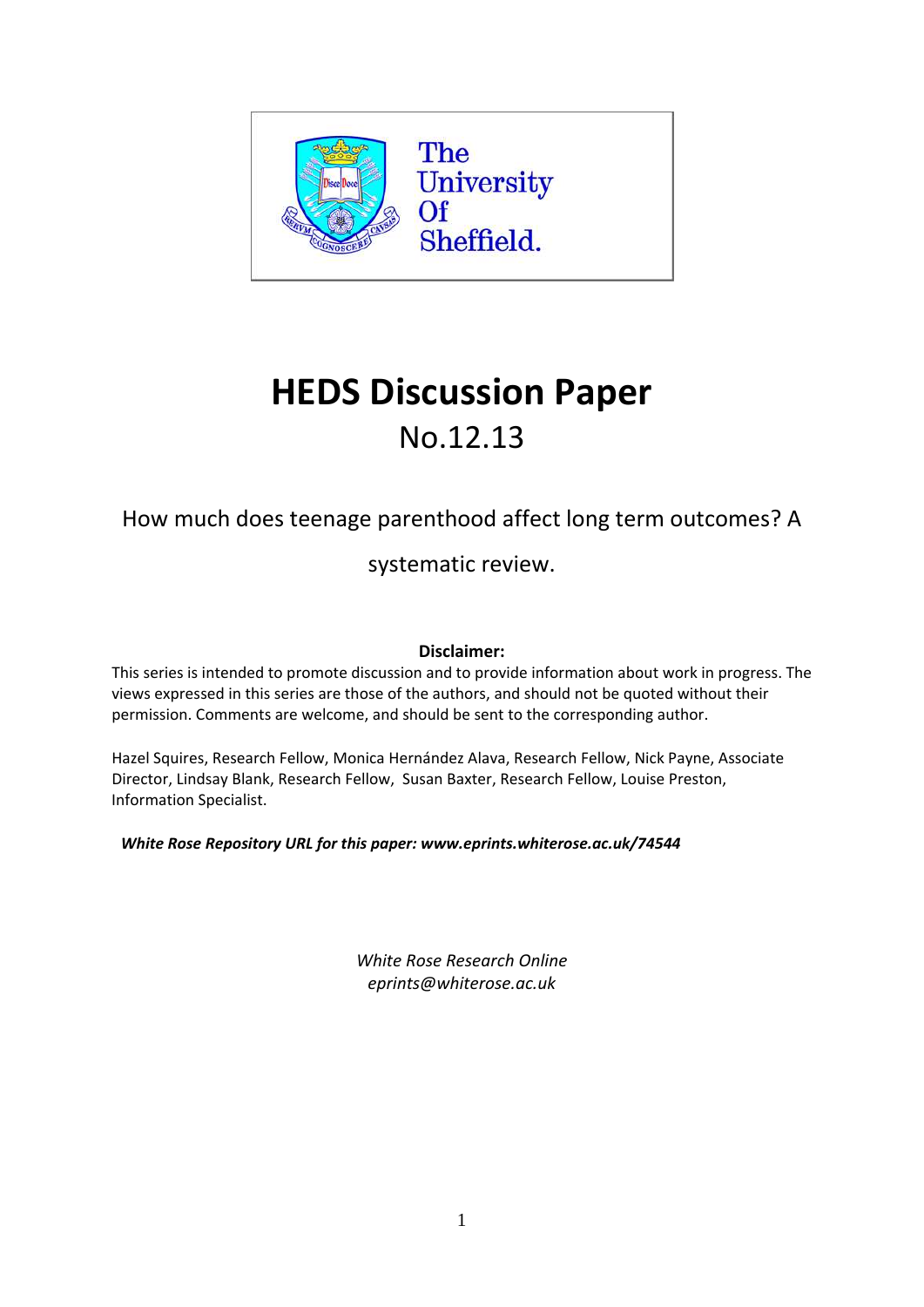#### **TITLE PAGE**

**Title:** How much does teenage parenthood affect long term outcomes? A systematic review.

### **Authors:**

Hazel Squires, Research Fellow, Health Economics and Decision Science, School of Health and Related Research, University of Sheffield, Regent Court, 30 Regent Street, Sheffield, S1 4DA, UK (corresponding author: Email h.squires@sheffield.ac.uk; Tel. 0114 2220765; Fax. 0114 2724095).

Monica Hernández Alava, Research Fellow, Health Economics and Decision Science, School of Health and Related Research, University of Sheffield, Regent Court, 30 Regent Street, Sheffield, S1 4DA, UK.

Nick Payne, Associate Director, School for Public Health Research, Section of Public Health, School of Health and Related Research, University of Sheffield, Regent Court, 30 Regent Street, Sheffield, S1 4DA, UK.

Lindsay Blank, Research Fellow, Section of Public Health, School of Health and Related Research, University of Sheffield, Regent Court, 30 Regent Street, Sheffield, S1 4DA, UK.

Susan Baxter, Research Fellow, Section of Public Health, School of Health and Related Research, University of Sheffield, Regent Court, 30 Regent Street, Sheffield, S1 4DA, UK.

Louise Preston, Information Specialist, Health Economics and Decision Science, School of Health and Related Research, University of Sheffield, Regent Court, 30 Regent Street, Sheffield, S1 4DA, UK.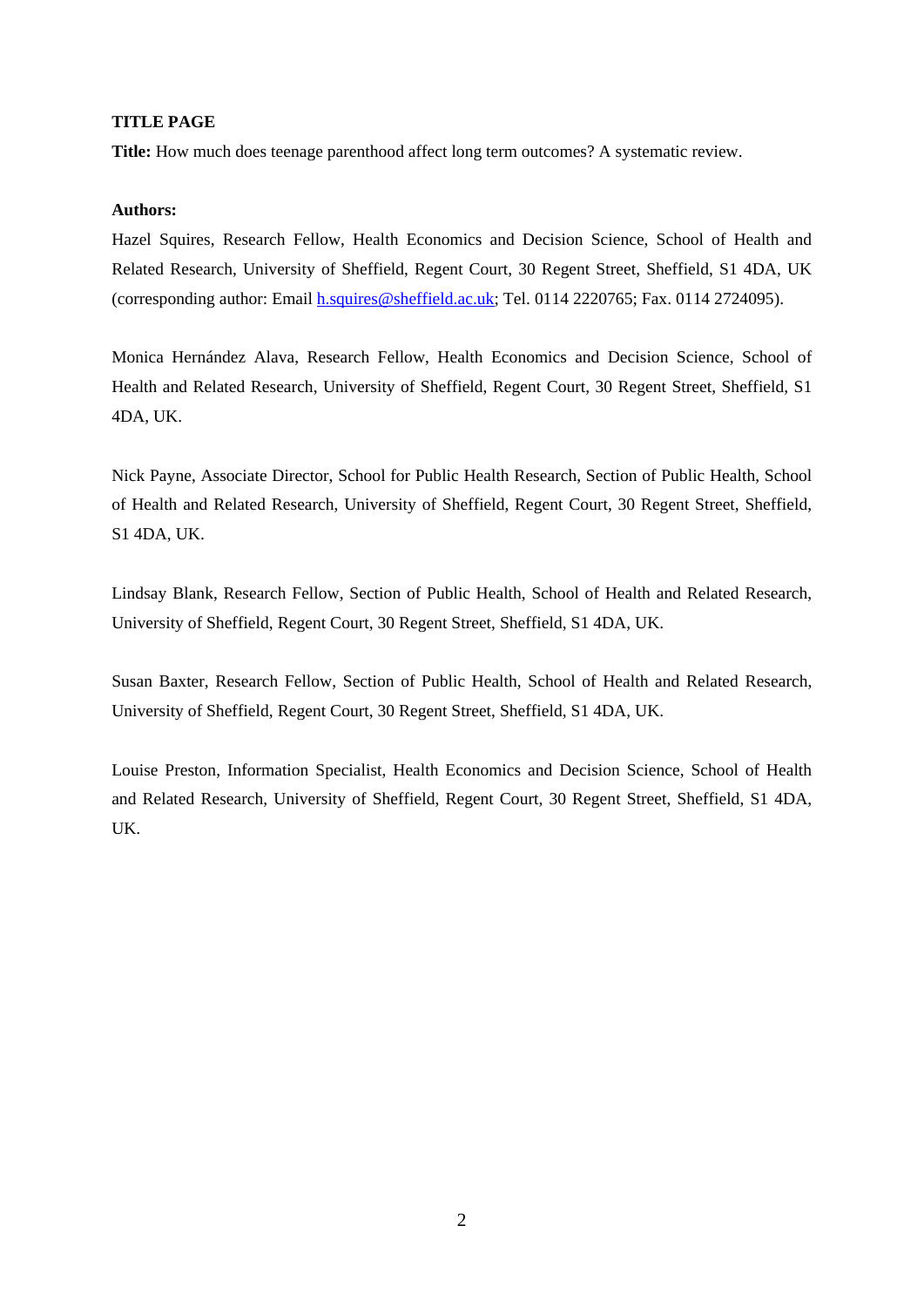# **ABSTRACT**

#### **Background**

The rates of teenage pregnancy in the UK are relatively high. Although early entry to parenthood can be a positive experience, most studies find large adverse effects on long term outcomes for the mother, child and father, in addition to being costly for the NHS. This is why the government launched its Teenage Pregnancy Strategy in 1999. However, there is growing evidence that teenage pregnancy might be mainly an indicator of disadvantage which is the underlying cause of the negative outcomes.

#### **Methods**

A systematic literature review was undertaken of studies which used a UK dataset to quantify any long term outcomes of a teenage birth upon the mother, father or child. Studies were included if they used appropriate methods to isolate the causal effect of early parenthood. The databases searched included Medline, Cochrane, EconLit and Web of Science.

#### **Results**

Six studies were identified by the review; five studies considered the mother's socioeconomic outcomes, one study reported the child's outcomes, and no studies met the inclusion criteria for the father's outcomes. The studies suggested that early motherhood accounts for relatively few of the negative long term socioeconomic outcomes and it is predominantly an indicator of a disadvantaged family background.

#### **Conclusion**

Limited evidence is available to understand the long term outcomes associated with teenage birth within the UK for the mother, father and child. Current econometric studies suggest that effective interventions to prevent teenage pregnancies will not eradicate the poorer long term socioeconomic outcomes often associated with early motherhood. Thus policy should focus on reducing initial disadvantage in addition to preventing teenage pregnancy. Additional econometric analyses around the mothers', fathers' and children's long term socioeconomic and health-related outcomes would be valuable.

**KEY WORDS:** Pregnancy in adolescence, Models, econometric, Review, Socioeconomic factors, Pregnancy outcome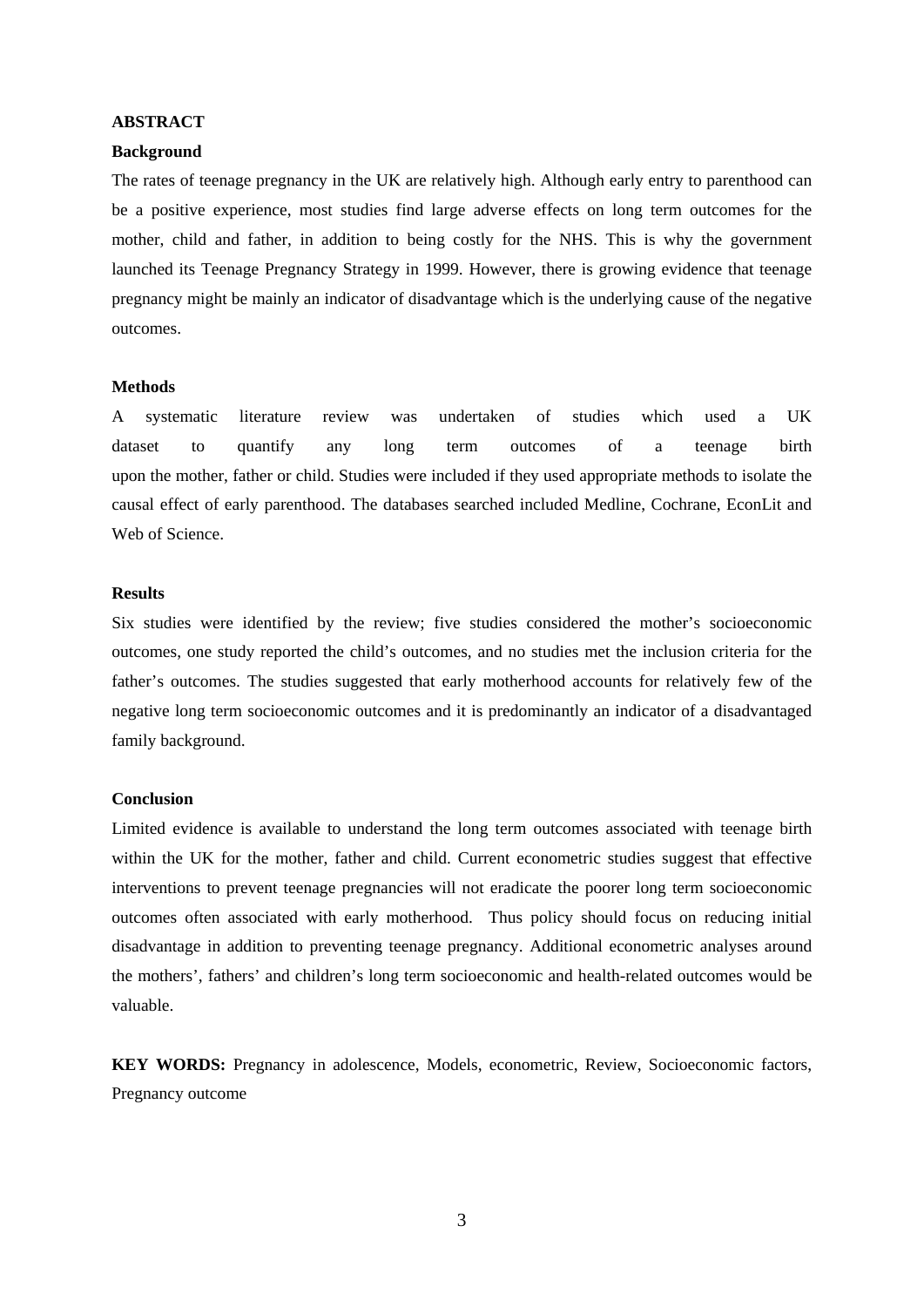#### **RATIONALE**

The rates of teenage pregnancy in the UK are high compared to other western European countries.<sup>1</sup> Although for some young people parenthood might be a positive experience, most studies tend to find that early parenthood results in poor long term outcomes not only for the mother but also for the child and to a lesser extent the father. This prompted the UK government to launch its Teenage Pregnancy Strategy in 1999 with the aim of halving the under 18 pregnancy rate by the year  $2010$ <sup>2</sup>. The Teenage Pregnancy Strategy report published in 2010 confirmed that the reduction up until 2008 was 13.3 per cent taking the under 18 pregnancy rate to the lowest level for over 20 years.<sup>3</sup> However, the report also stated that the trend in the reduction was not sufficient to achieve the target by the year 2010.

The two key reasons for reducing the teenage pregnancy rates highlighted in the report were to avoid abortions and to reduce poor outcomes for both the teenage parent and the child. It is unequivocally a good thing to reduce the number of abortions by reducing the number of unintended pregnancies. The debate however centres on whether reducing the number of teenage pregnancies also reduces the poor outcomes of those involved (as the Teenage Pregnancy Strategy report suggests). In other words, is early parenthood a pathway to future disadvantage or is it predominantly an indicator of a prior disadvantaged family background? Figure 1 shows some of the possible causes and consequences associated with a teenage birth. There are family, societal and individual characteristics which may predispose a person to a teenage birth (arrow A – causes of teenage birth). Some of the negative outcomes which occur in people who have a teenage birth are independent of the age at birth and may be explained by their initial family, societal and individual characteristics (arrow B – indicator of prior disadvantage). However, there may also be negative consequences associated with a teenage birth itself (arrow C –causal effect of teenage birth).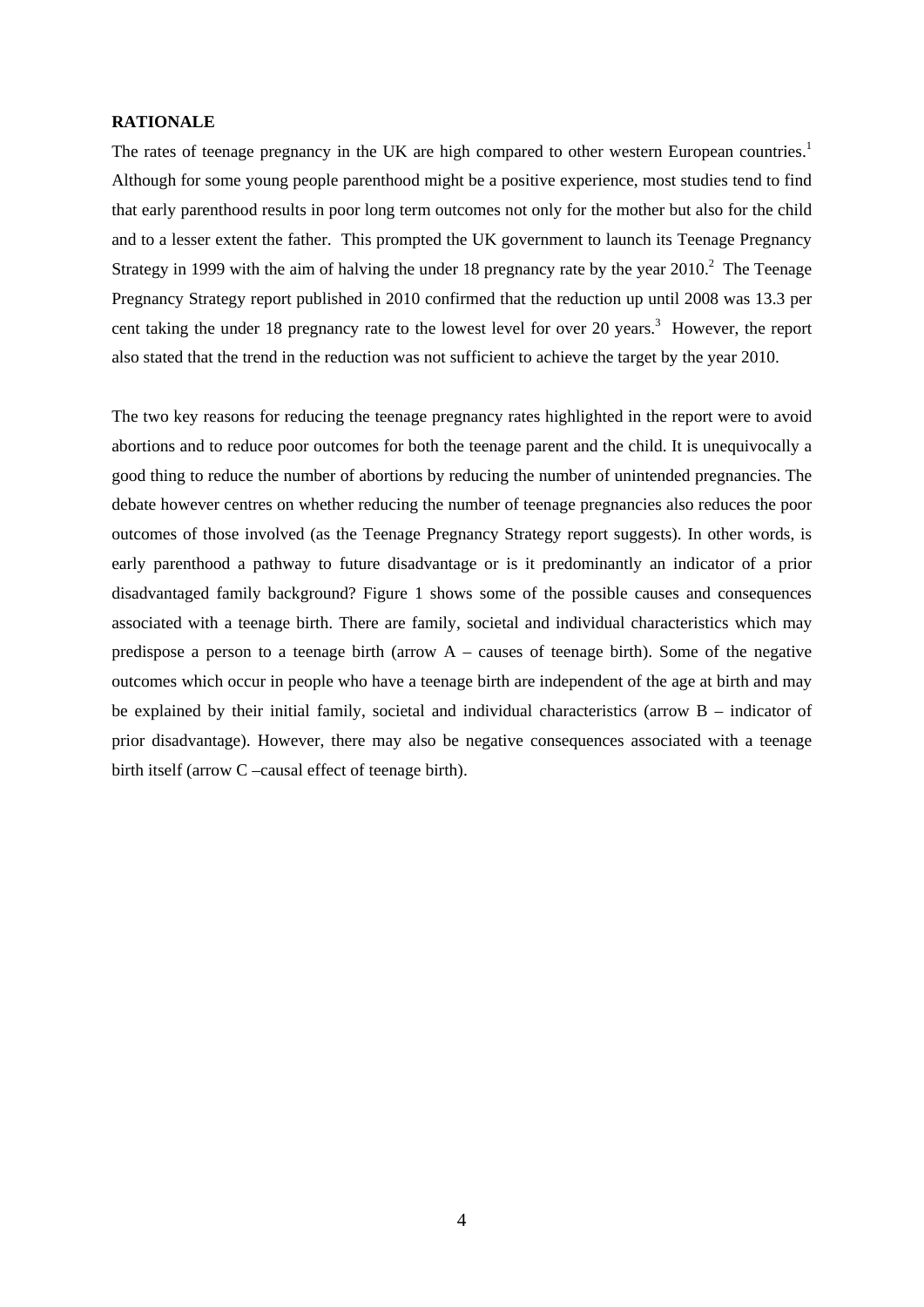

#### **Figure 1: Possible causes and consequences of a teenage birth**

It is important to estimate the size and significance of both arrows B and C to be able to design effective policy interventions. If early parenthood is mainly an indicator of prior disadvantage, reducing the number of teenage pregnancies will reduce the number of abortions but will do little to improve the long term outcomes of both the parents and the children. Policies designed to reduce prior disadvantage must also be employed in this case.

Separating the effects of B and C is however challenging. Randomised controlled trials are neither feasible nor ethical, and estimates of the effects rely on observational data. Many existing studies assessing the long term outcomes associated with teenage pregnancy compare the long term outcomes of older mothers or fathers with those of younger parents, without adjusting for factors which may influence both entry into teenage parenthood and poorer long term outcomes. These studies tend to find large negative effects. However, studies have shown that older mothers and fathers are more often highly educated and in the case of mothers are more likely to have pursued their career before starting a family,<sup>4;5</sup> whilst teenage parents are more frequently from a lower socioeconomic background.<sup>4</sup> Comparing the outcomes of these two very different populations will not provide an estimate of the consequences of a teenage birth, since many of the poorer outcomes associated with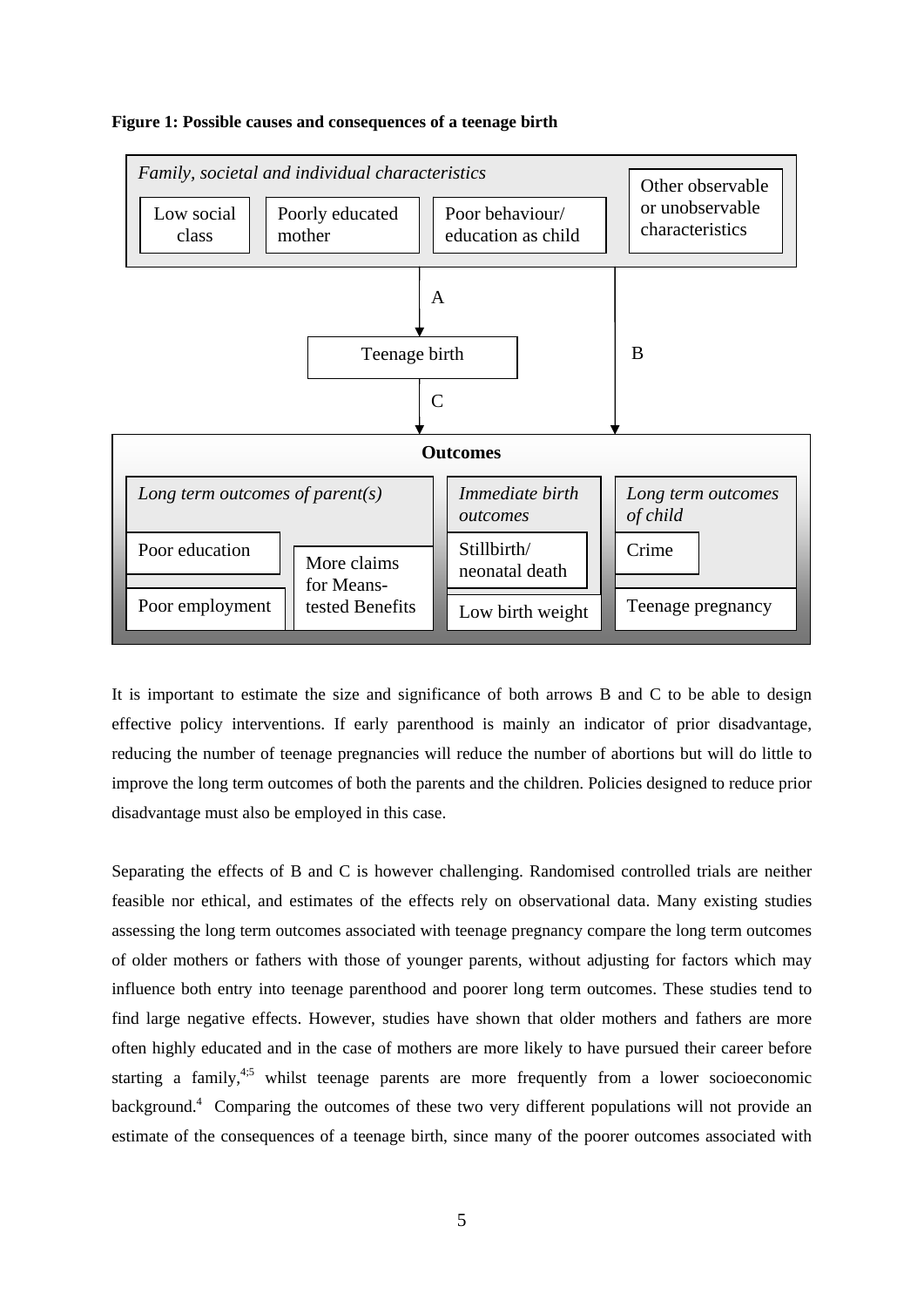those people who have had a teenage birth may have occurred to some extent anyway. It is important, therefore, that the method used allows for a separate effect of prior disadvantage.

This paper aims to systematically review the literature which utilises appropriate methodology to estimate the causal effect (arrow C) of early parenthood on long term outcomes within the UK.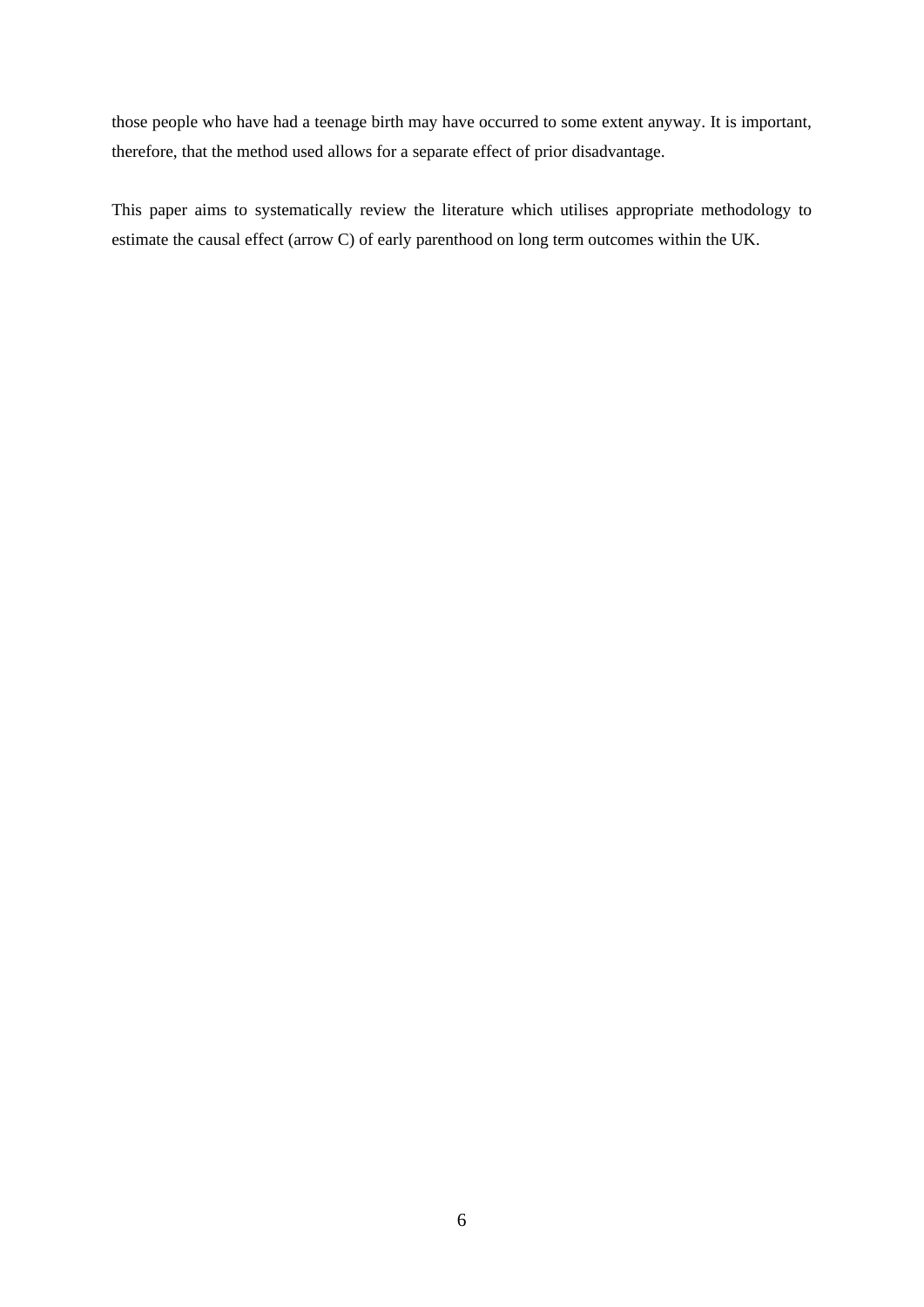#### **METHODS**

A targeted, emergent systematic literature search was undertaken in four databases; Medline, the Cochrane Library, EconLit and Web of Science. The search strategy included terms relating to pregnancy and its consequences and was not restricted to specific outcomes of teenage pregnancy. The only restrictions that were applied to this search were in terms of date (limited to 1990-2012), limiting the search to humans and to English language. No restrictions were placed in terms of study type or place of publication; however at the data extraction stage studies were excluded if they had not been undertaken using a UK dataset. This was a decision which was made following title and abstract sifting due to the differences in the UK education, work and benefits system compared with other countries such as the USA.

Additional methods to identify evidence included searching the reference list of included papers, searching for the authors of included papers and cited reference searches on all of the included studies in Google Scholar and Web of Science Cited Reference Search. No date, study type or language restrictions were placed on these searches. In addition, searches of references within formal government documents (such as the Teenage Pregnancy Research Programme research briefing, number 8<sup>6</sup>) were undertaken, as well as informal searches using Google to identify relevant working papers.

Studies were included if they considered any long term outcomes of a teenage birth using a population dataset and attempted to control for unobserved characteristics as well as observed characteristics influencing selection into teenage parenthood. Papers which controlled for only observable characteristics without the use of an econometric technique to attempt to control for the unobservable characteristics were excluded. Working papers were included if they met these criteria and if the analysis had not been published as a peer-reviewed journal article.

Data relating to study design, outcomes, and quality were extracted by one reviewer (HS) and each extraction was independently checked for accuracy by a second reviewer (MHA) (see Supplementary Material for study extractions). Disagreements were resolved by consensus.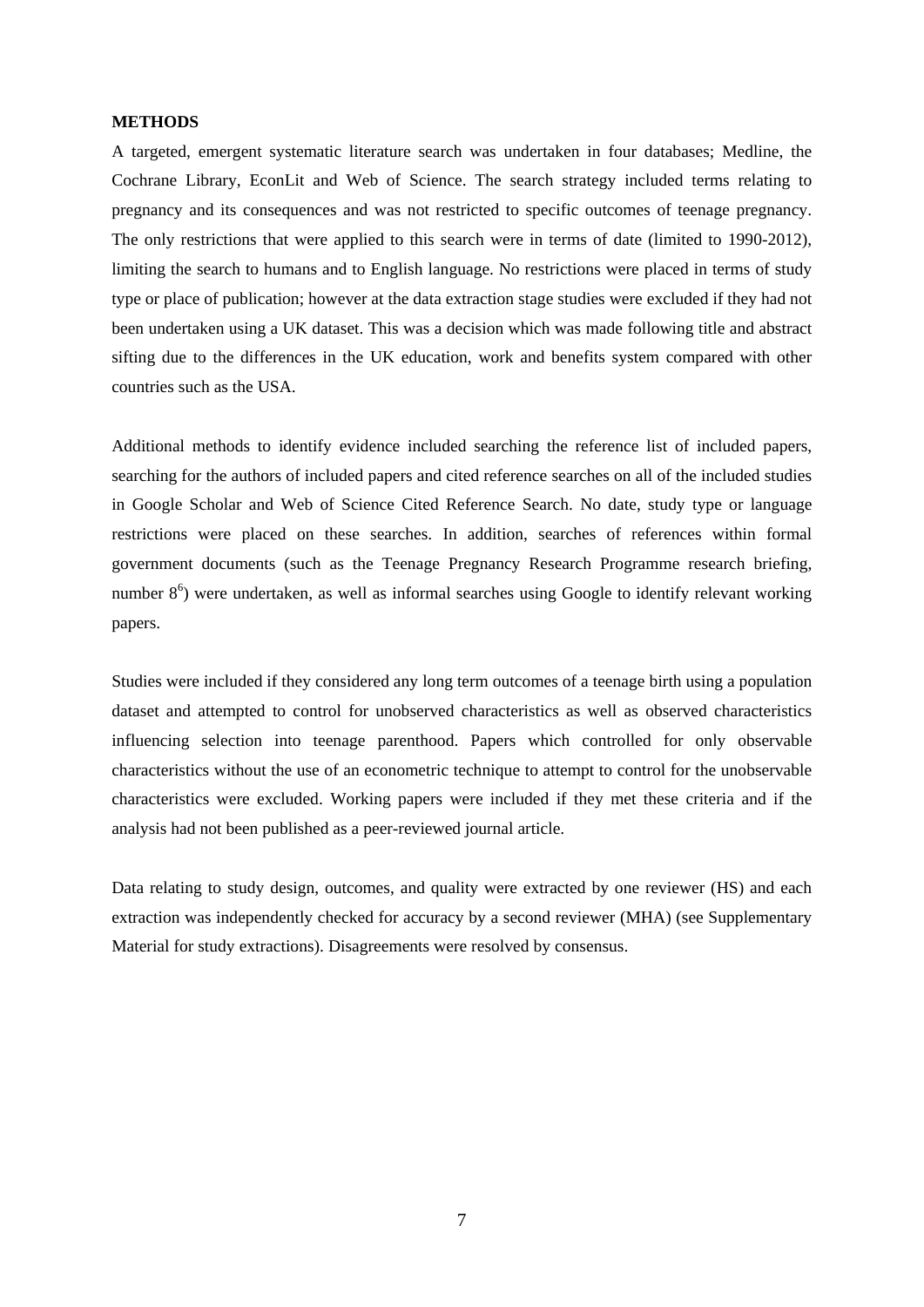#### **RESULTS**

#### **Quantity of papers identified**

A total of 601 references were identified through the targeted literature search. Nine of these papers (six studies) met the inclusion criteria.<sup>7-15</sup> Figure 2 shows the PRISMA diagram for the search.

#### **Figure 2: PRISMA diagram**



Eight papers (five studies) were identified which assess the consequences of a teenage birth upon the mother's outcomes at around age 30 years, controlling for observable and unobservable characteristics of the mother.7-11;13-15 No similar studies were identified reporting the father's long term outcomes which met the inclusion criteria for the review. One study was identified which considers the impact of teenage birth upon the child's long term socioeconomic outcomes.<sup>12</sup>

#### **Quality of studies identified**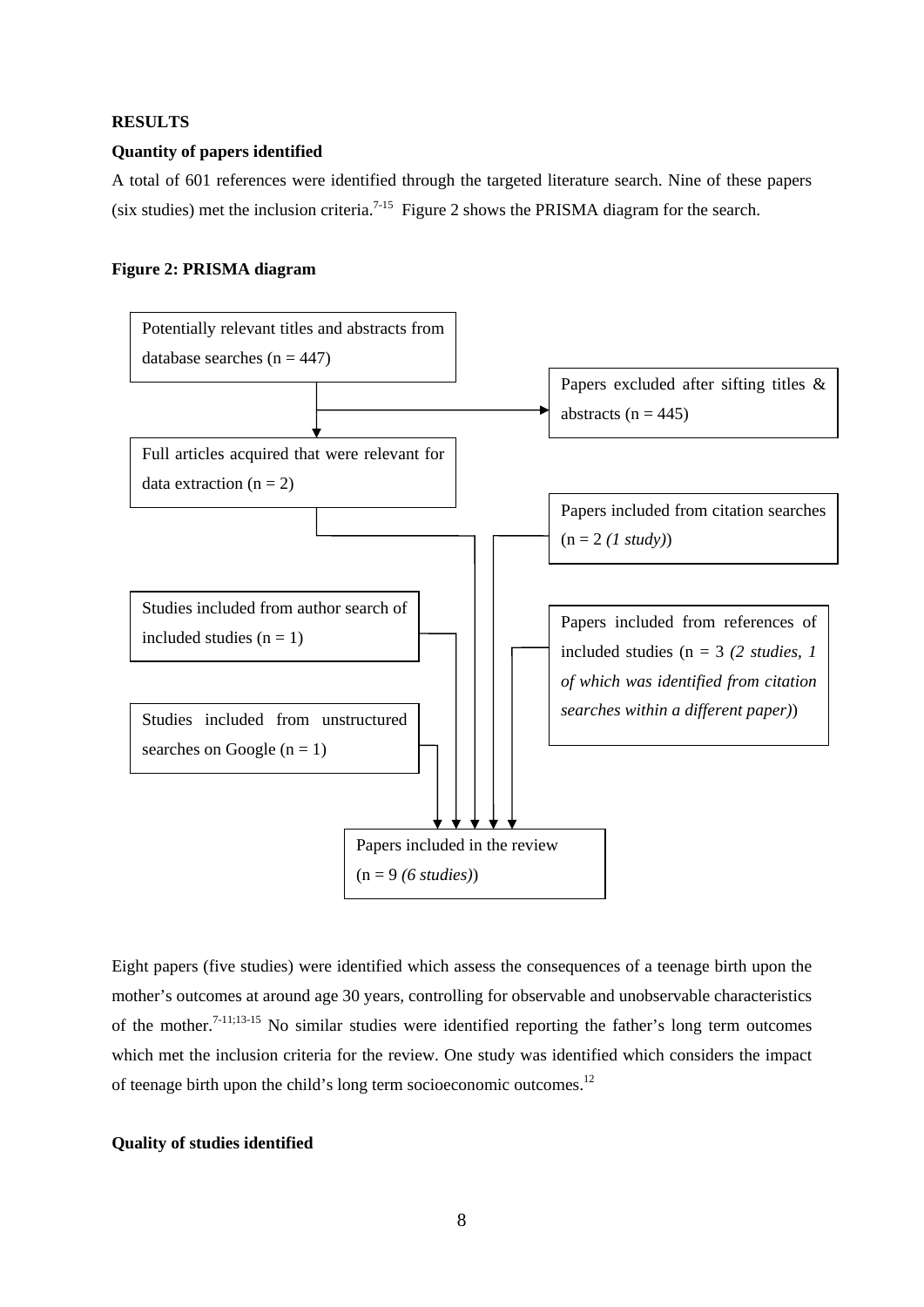Any methodologies used to estimate the impact of teenage birth upon long term outcomes have weaknesses due to the feasibility of controlling for unobservable factors (see below). In addition, the studies are constrained by the observational data collected (i.e. variables collected and frequency of collection). Furthermore, assessing long term outcomes inevitably requires the use of data on older generations of parents. The results may not be completely generalisable to today's generation of teenage mothers due to the differences in the education system, the Benefits system, and working lifestyles and partnerships of women associated with the changing role of women in society; however, using an extensive range of controls limits this problem to some extent. Finally, the long term outcomes are only assessed at one time point in the mother's/child's lifetime (usually at around 30 years for the mother) for all of the included studies. It may be that any negative outcomes associated with teenage pregnancy have plateaued out by then or that they become greater over time.

There are two key methods in the econometrics literature which have been used to tease out the causal effect of teenage motherhood on long term outcomes: the family fixed effects approach and the instrumental variable approach. Family fixed effects models involve comparing the outcomes of siblings or twins, where one has given birth as a teen and one has not. This method assumes that all unobserved heterogeneity varies only at the family level and thus any remaining difference between siblings could be attributed to teenage parenthood. Two of the included studies use a family fixed effects model.<sup>11;12</sup> Models using twins and to a lesser extent siblings unavoidably rely on small sample sizes. Genetic factors will differ if the twins are non-identical as in the study by Hawkes,<sup>11</sup> or if using siblings as in the study by Francesconi,<sup>12</sup> and these might be important unobservables affecting selection into parenthood. In addition siblings and half-siblings may grow up in different circumstances and controlling for observables might not be enough. In all cases there may be within family differences such as personality which are not controlled for using this approach.

The instrumental variable approach aims to disentangle the effects of teenage motherhood from the effect of the unobservable characteristics by using an additional variable within the analysis. The additional (instrumental) variable must be correlated with experiencing a teenage birth, but must not be correlated with the long term outcome. This makes it possible to isolate the effect of teenage parenthood through changes in the instrumental variable. However, it is difficult to find an appropriate, measurable instrumental variable in this context which satisfies the above criteria. If the instrumental variable does not fully satisfy this, it is said to be weak and there will be larger error associated with the results. Four of the included studies have used instrumental variables.<sup>7-10</sup>

Miscarriage is used as an instrumental variable (i.e. comparing outcomes of teenage mothers with outcomes of mothers who had had a miscarriage as a teenager) within two studies (Ermisch and Pevalin<sup>7</sup> and Goodman *et al.*<sup>8</sup>). This is a reasonably good instrument; however, it is well recognised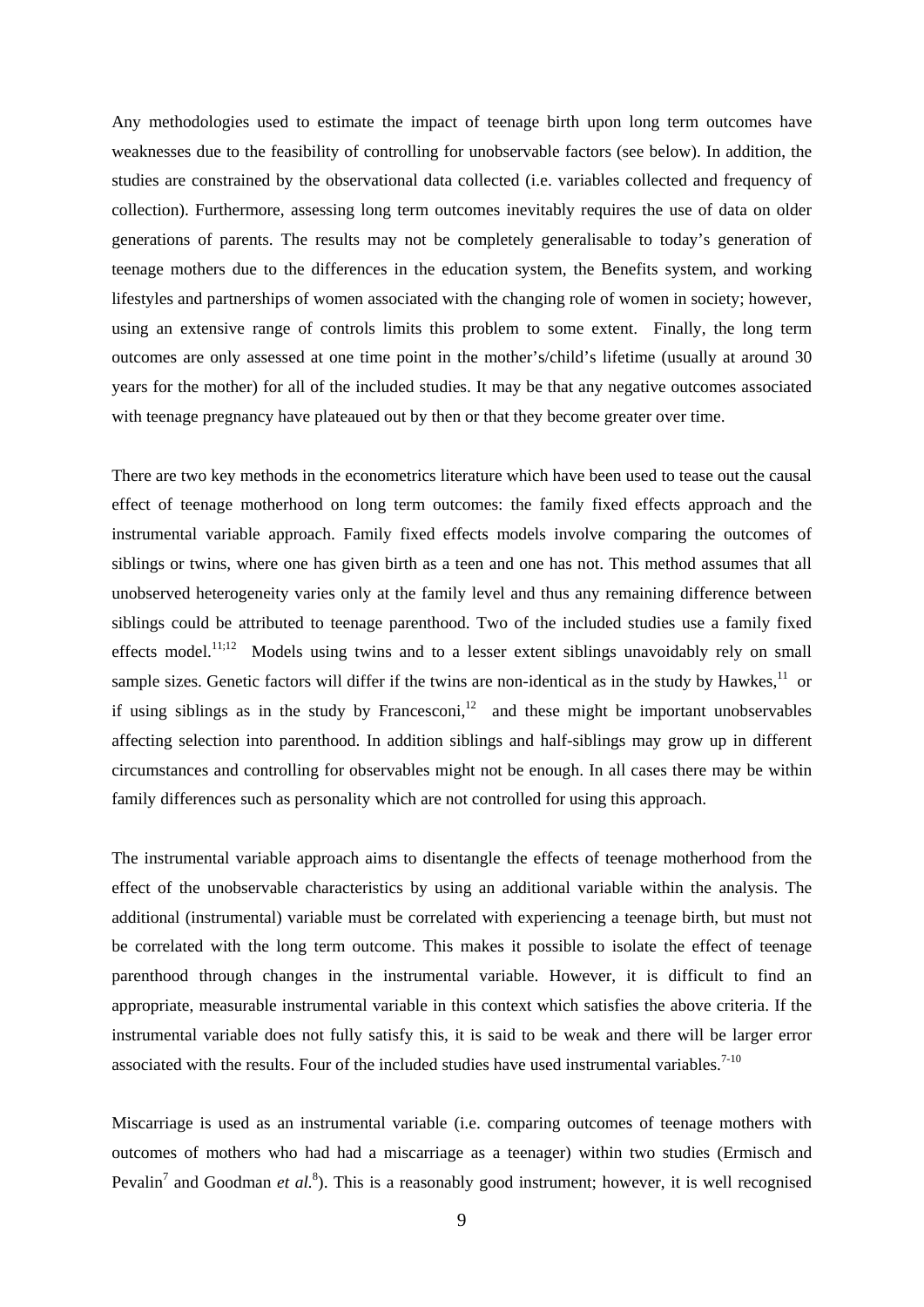that miscarriages are a combination of random and non-random events. A proportion of miscarriages are a result of behaviour such as smoking and drinking alcohol, which are likely to be correlated with socioeconomic outcomes. The studies did try and allow for the non-random aspect of miscarriage by estimating bounds around the estimated parameters which take into account the sensibility of the results to different assumptions about the proportion of miscarriages that are random events. These studies are based upon a relatively small sample (Miscarriage group: N=74 within the study by Ermisch and Pevalin and N=123 within the study by Goodman *et al*.).

The Raising of School Leaving Age (RoSLA) policy and the time of year of birth (spring/summer versus autumn/winter) are used as as instrumental variables within the study by Walker and Zhu. $9$  In England and Wales, those born before September 1958 could leave school at age 15; however, after this date, pupils had to remain in school until age 16. This change in legislation created a higher opportunity cost to early motherhood, and hence girls became less likely to become teenage mothers. This variable is therefore correlated with teenage motherhood. The choice of the second instrumental variable is justified on the basis that the younger children within a school year will be more likely to become teenage mothers than the older children within the same school year. This is because they will be subject to peer pressure from their older peers, but at the same time are less likely to access advice, support, contraception and abortion than their older peers. Both variables are shown to be significantly associated with teenage motherhood for a sample of females who are 17 years and under. Only RoSLA is significantly associated with teenage motherhood in the group of all teenagers. The variables are combined within the econometric analysis to strengthen this causal relationship.

Age at menarche is employed as an instrumental variable (i.e. assumes a relationship between age at menarche and age at first birth) within the study by Chevalier and Viitanen.<sup>10</sup> This is a weak instrument since, whilst the aforementioned relationship may exist, the decision to give birth following a conception is unlikely to be dependent upon age at menarche. This means that the instrumental variable will not be adequate and the results will not control for all variables leading to teenage motherhood.

Due to the heterogeneity and the differences in quality between the studies, it is not possible to quantitatively combine the results, and hence a narrative synthesis is reported.

#### **Employment and income outcomes of the mother**

All five studies considering the mother's long term outcomes report employment or income outcomes.<sup>7-11</sup> The three studies which were able to control more appropriately for variables which might lead to both teenage motherhood and poorer long term outcomes (by Ermisch and Pevlin, Goodman *et al*. and Walker and Zhu) conclude that age at first birth does not significantly affect long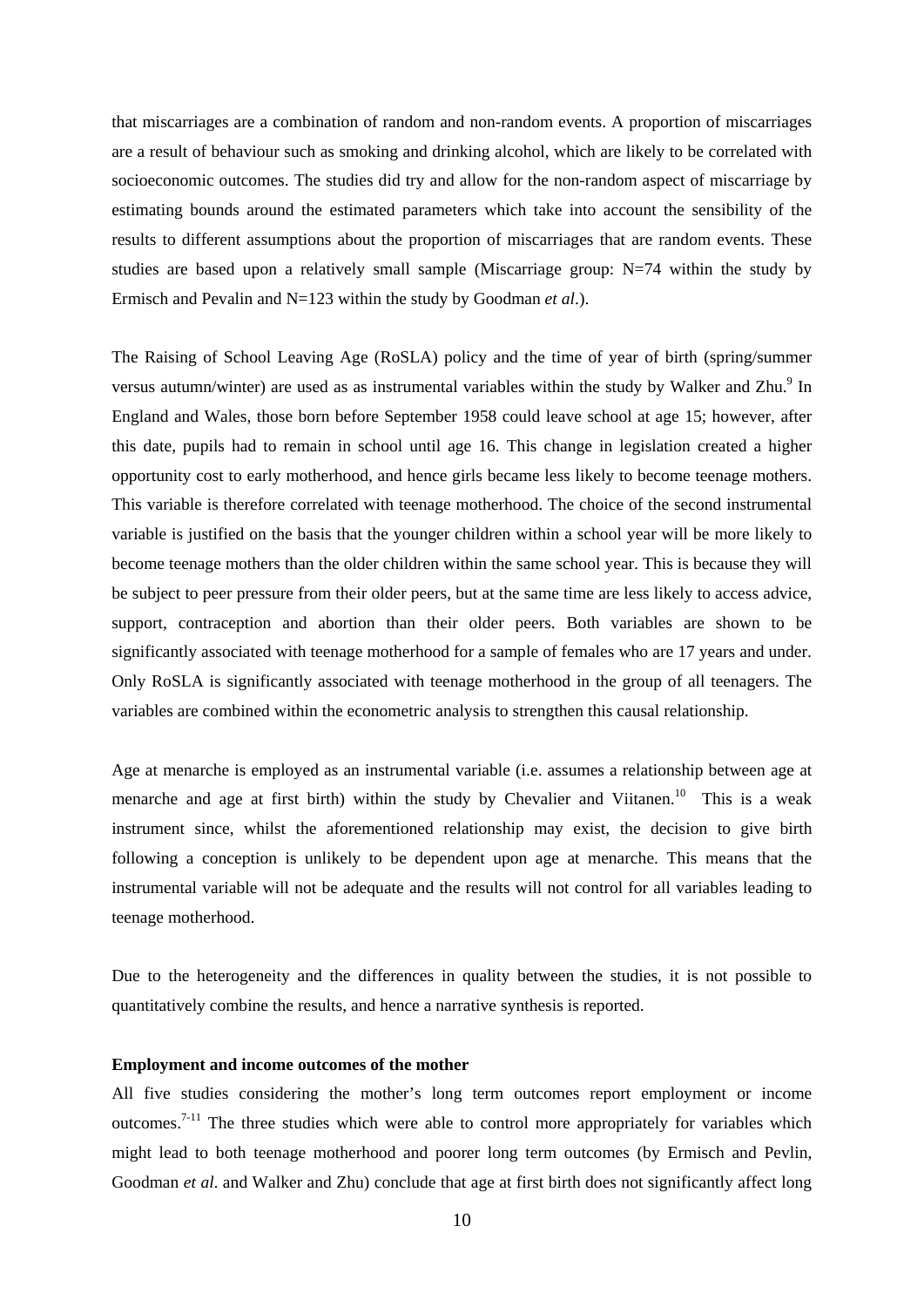term employment or income outcomes.<sup>7-9</sup> The two remaining studies suggest that teenage motherhood has a small negative average impact upon long term employment and income. Chevalier and Viitanen conclude that teenage motherhood reduces the length of employment by an average of around 3 years, and reduces salary by between  $5 - 10\%$  at age 33 years.<sup>10</sup> Hawkes indicates that teenage motherhood reduces the long term probability of being employed and decreases household income. $11$ 

#### **Educational outcomes of the mother**

Three studies consider long term educational outcomes of the mother.<sup>7;10;11</sup> As for the employment outcomes, Ermisch and Pevalin suggest that there is no significant difference between the long term outcomes for women who enter motherhood in their teens compared with those who enter motherhood at an older age.<sup>7</sup> Chevalier and Viitanen conclude that teenage motherhood on average reduces the chances of post-compulsory schooling by  $12-23\%$ ,  $^{10}$  and Hawkes suggests that teenage motherhood may result in lower qualifications.<sup>11</sup>

#### **Other outcomes of the mother**

Two of the studies include long term outcomes of the mother other than employment and education.<sup>7;11</sup> Ermisch and Pevalin consider outcomes including social class, partner status, partner's employment, house ownership and Income Support receipt, $\alpha$ <sup>7</sup> whilst Hawkes reports partner status in addition to the employment and education outcomes.<sup>11</sup> Ermisch and Pevalin indicate that teenage motherhood *per se* is unlikely to affect social class of the mother at age 30 years; however, the authors suggest that women having a child as a teenager are more likely to partner men who suffer from unemployment and are less likely to own a home at age 30 years. Hawkes concludes that women having a teenage birth are less likely to have a partner in the household.

#### **Child's long term outcomes**

One study by Francesconi considers the long term outcomes of children born to teenage mothers compared with children born to older mothers.<sup>12</sup> The results of the analysis suggest that, after adjustment for family effects, children of teenage mothers have a significantly lower probability of high educational attainment, a greater risk of economic inactivity and a greater risk of teenage childbearing. The study also predicts that children of teenage mothers will be less likely to be in the top decile of the income distribution and more likely to be in the bottom decile. In addition, the study suggests that family structure plays a more important role on these outcomes than family poverty during childhood. Finally, the study indicates that children of mothers who give birth in their early twenties may also experience negative outcomes compared with children of older mothers. Insufficient information is provided within the paper to quantify the magnitude of these effects.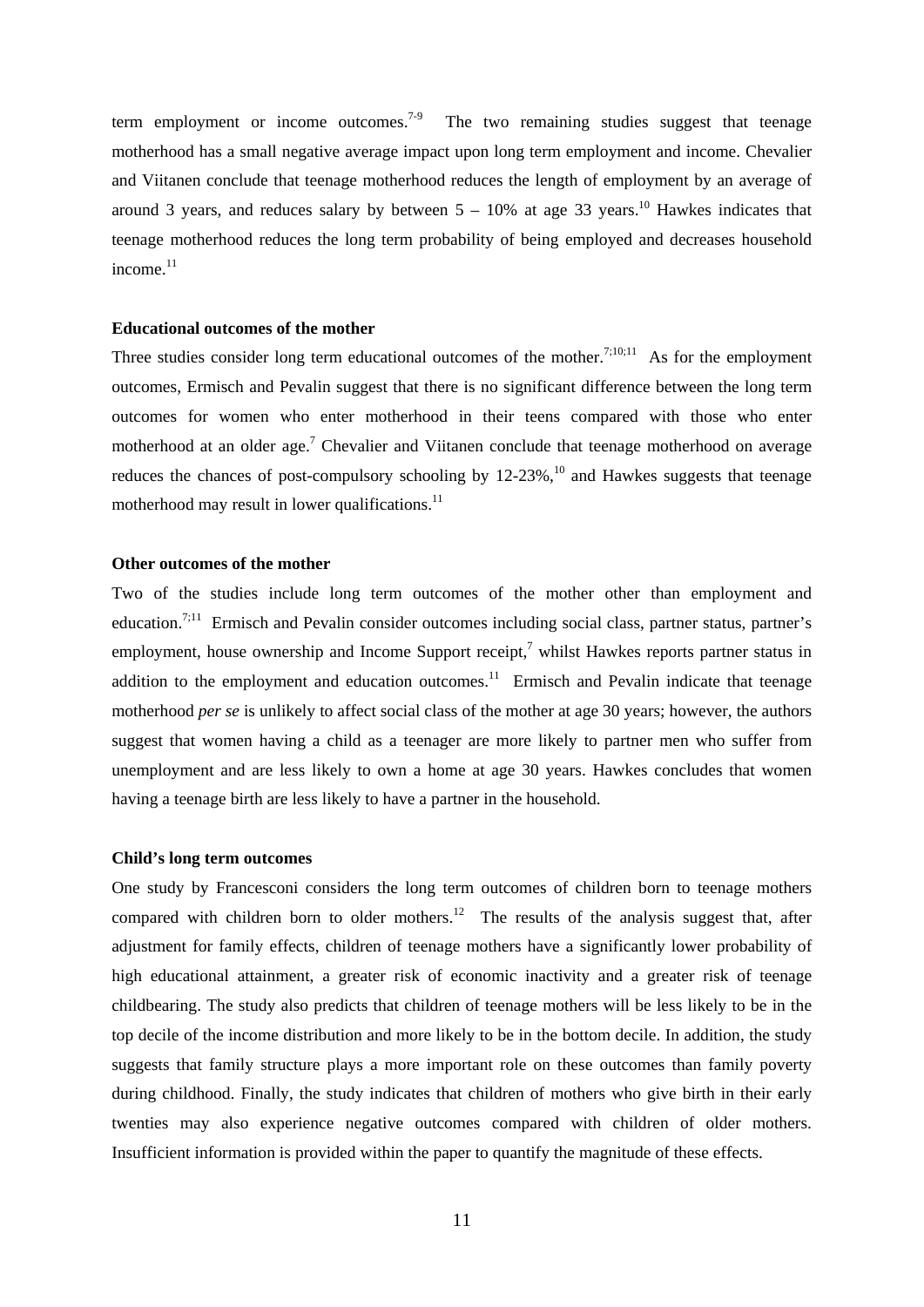#### **DISCUSSION**

#### **Main findings of this study**

Six UK studies were identified within this review; five of these studies assess the long term socioeconomic outcomes associated with teenage motherhood upon the mother, controlling for both observable and unobservable characteristics which might predispose a young woman to teenage motherhood. All of these studies suggest that, if these characteristics are controlled for, teenage motherhood is associated with smaller long term negative outcomes than previous literature which does not control for these characteristics has suggested.<sup>2;16;17</sup> The studies indicate that there is very little or no difference between long term employment and education outcomes of the mother; however, women reaching motherhood in their teens may be more likely to partner men who suffer from unemployment. One UK paper has been identified which assesses the long term socioeconomic impacts of teenage birth upon the child which suggests that there may be some negative outcomes for the child of a teenage birth; however, there are limitations around the methodology of this study. No similar studies have been identified associated with the father's outcomes. This study highlights the dearth of evidence available in this area and there is a clear need for further research.

#### **Limitations of this study**

The extent of any negative long term socioeconomic outcomes associated with a teenage birth is highly uncertain. In the case of assessing the outcomes associated with the mother, this is due to the difficulty of creating an adequate control to compare with teenage mothers to adjust for any underlying characteristics (both observable and unobservable) which may predispose the young woman to motherhood. If these factors are not adequately controlled for, the analyses are likely to overestimate the negative outcomes associated with a teenage birth. The findings of this review are not dissimilar to findings from similar studies within other countries such as the USA and Australia.18;19 However, more UK studies in this area would be valuable.

All of the analyses around the mothers' outcomes are undertaken when the mothers are around 30 years old. It would be difficult to compare outcomes before this age due to the time taken from leaving school to partaking in higher education and beginning a career. Therefore, although the data sets within the analysis may not seem recent, it would not be possible to use data sets where the mothers were born beyond around 1980. Conversely, if mothers' outcomes were assessed at older ages, the results would be less generalisable to teenage mothers today. However, whilst this review suggests that the mother's age at first birth has minimal to no impact upon the mother's outcomes at age 30, there may be greater initial negative impacts of age at first birth upon the parents. It should be noted that all of the studies within this review provide an analysis of the population average, rather than individual outcomes. Individual outcomes are clearly highly variable due to different individual circumstances and personal characteristics.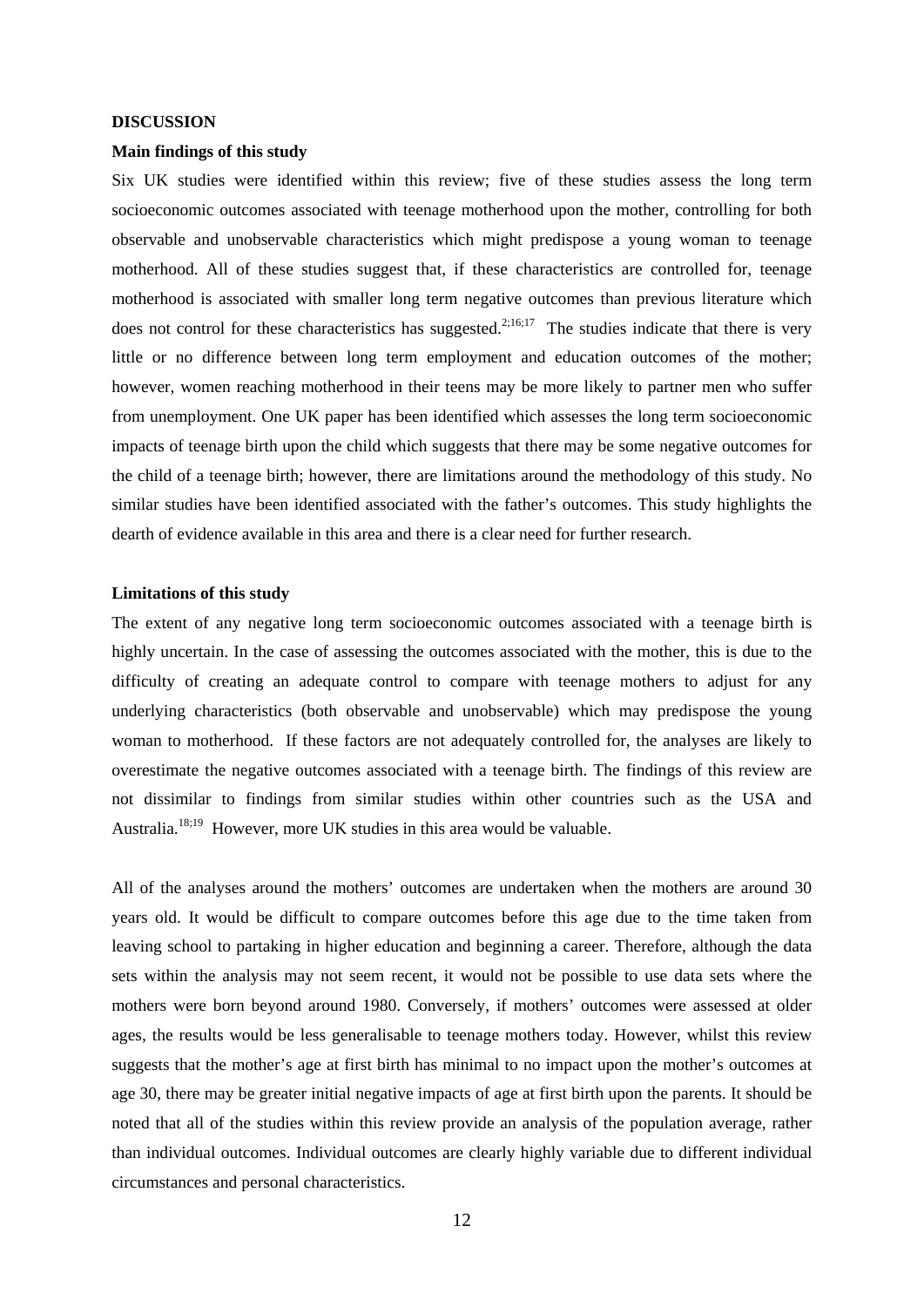One study which was considered for inclusion within the review by Berrington *et al.* (2005) attempts to assess the socioeconomic outcomes of the father at age 30 years, but the study controls only for some of the observable characteristics of the father and does not attempt to control for unobservable characteristics.<sup>5</sup> The authors conclude that the age of entering fatherhood does not substantially affect socioeconomic outcomes of the father at age 30, thus controlling for additional factors would only minimise these effects further. It would be useful for further econometric analyses to be undertaken around the impact of a teenage birth upon the father's long term outcomes. It would also be useful to assess the impact of a teenage birth upon long term health-related outcomes within an econometric analysis.

#### **CONCLUSIONS**

Limited evidence is available to understand the long term outcomes associated with teenage birth within the UK. Current econometric evidence suggests that mother's age at first birth *per se* accounts for relatively few of the negative long term socioeconomic outcomes experienced by people who are born with disadvantage. It is thus important that future policy should focus upon reducing initial disadvantage in addition to considering interventions to avoid unintended teenage pregnancy. It remains important that unintended teenage pregnancies are prevented due to the relatively high abortion rate within this age group. Additional econometric analyses around the mothers', fathers' and children's long term socioeconomic and health-related outcomes would be valuable.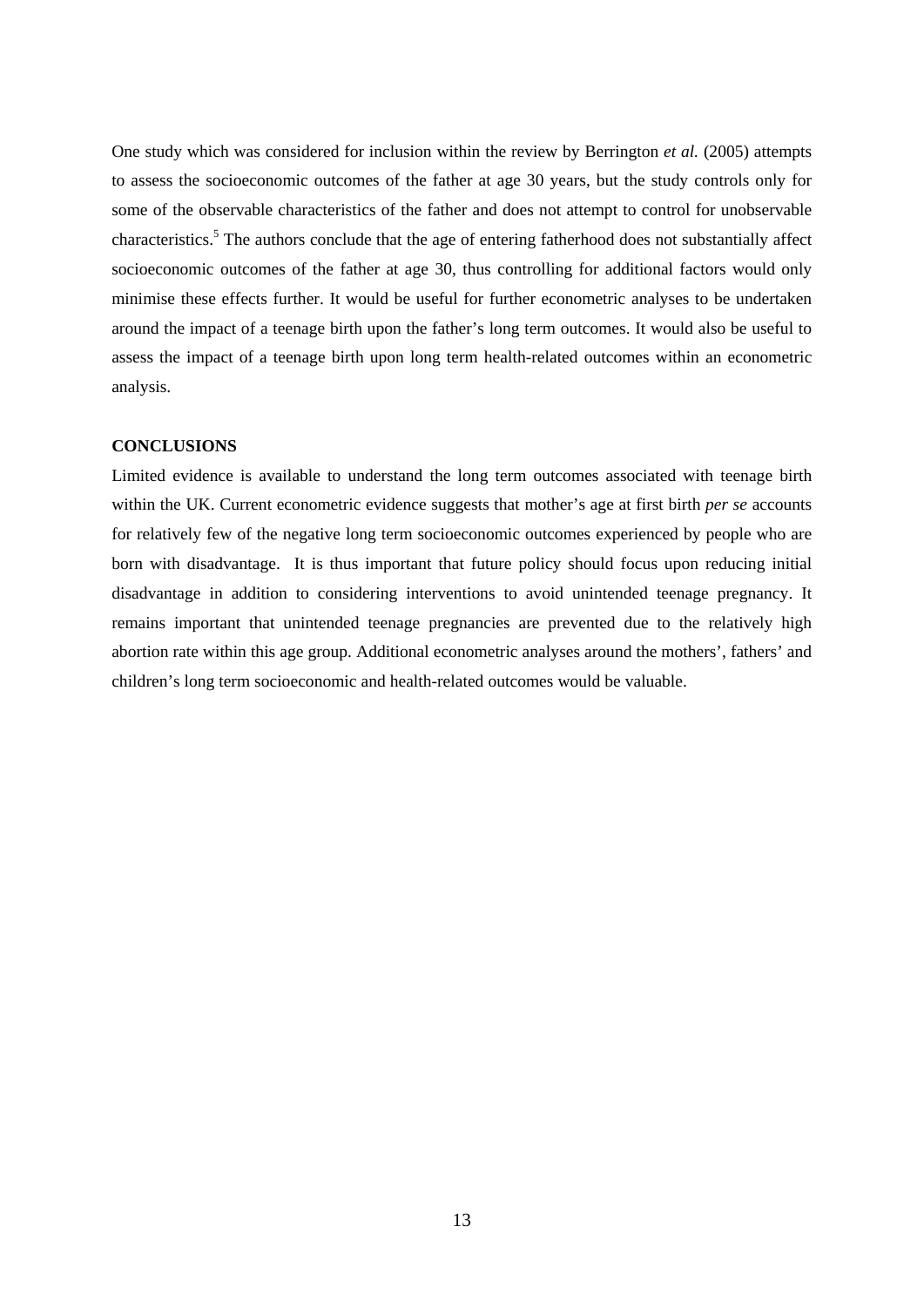# **ACKNOWLEDGEMENTS**

This work was supported by the National Institute for Health and Clinical Excellence (NICE). The interpretation, analysis and views expressed are those of the authors and not necessarily those of NICE.

# **CONFLICTS OF INTEREST**

None declared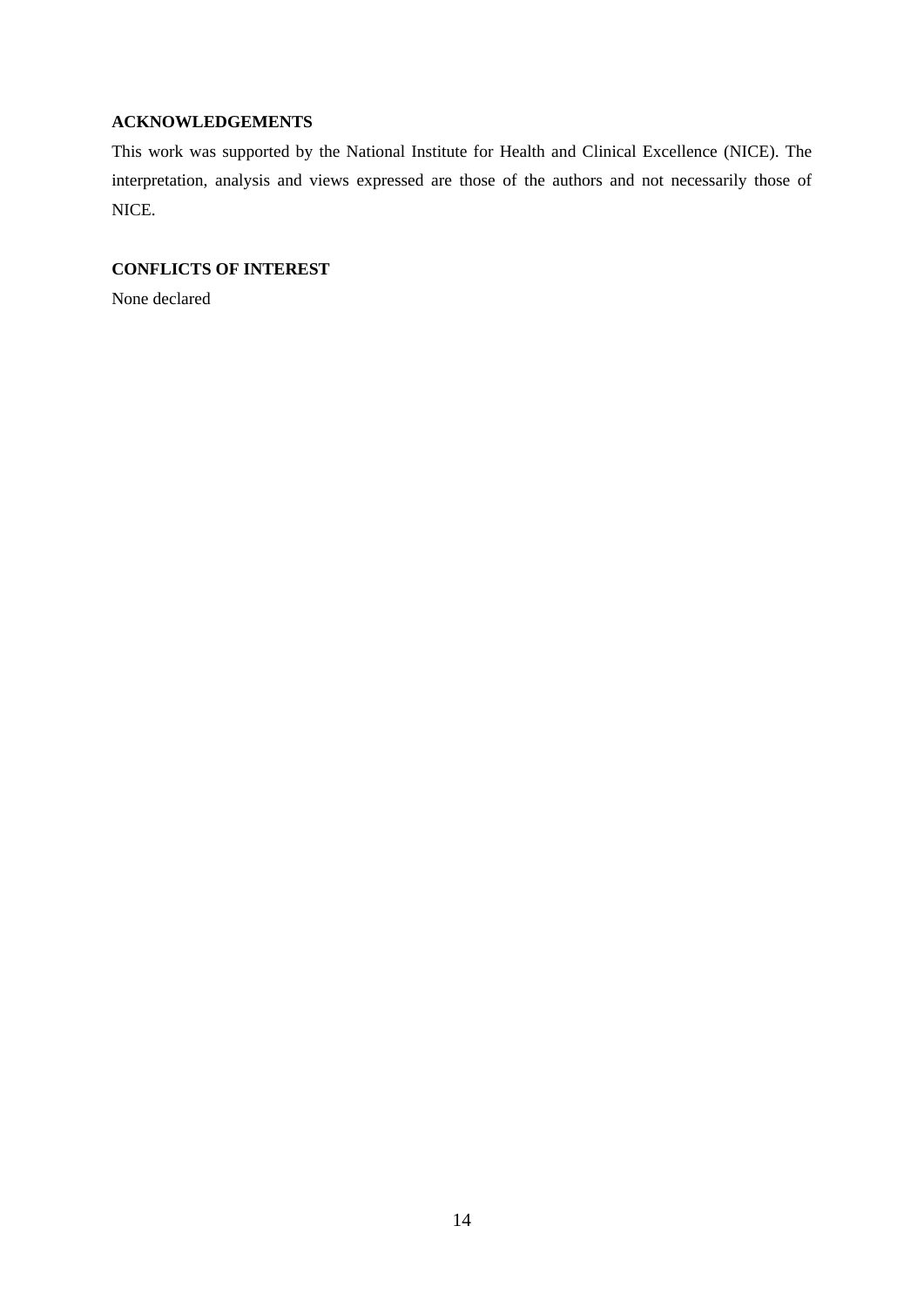#### **REFERENCES**

 (1) United Nations Children's Fund. A league table of teenage births in rich nations. Issue No. 3. 2001. Innocenti Report Card.

Ref Type: Report

 (2) Social Exclusion Unit. Teenage Pregnancy. 1999. London, Stationery Office. Ref Type: Report

- (3) Department for Education. Teenage Pregnancy Strategy: beyond 2010. *Nottingham: Department for Education and Skills* 2010; 2006. 35 pages.
- (4) Ermisch J, Pevalin D. Who has a child as a teenager? [2003-30]. 2003. ISER Working Papers.

Ref Type: Serial (Book,Monograph)

 (5) Berrington A., Isabel M., Hernández C., Ingham R.., Stevenson J. Antecedants and outcomes of young fatherhood: Longitudinal evidence from the 1970 British Birth<br>Cohort Study. 2009. Southampton Statistical Sciences Research Institute 2009. Southampton Statistical Sciences Research Institute Applications & Policy Working Paper.

Ref Type: Report

 (6) Department for Education and Skills. Consequences of Teenage Parenthood: Pathways which minimise the long term negative impacts of teenage childbearing. Number 8. 2007. Teenage Pregancy Research Programme research briefing.

Ref Type: Report

 (7) Ermisch J, Pevalin D. Does a "teen-birth" have longer-term impacts on the mother? Evidence from the 1970 British Cohort Study. [2003-28]. 2003. ISER Working Papers.

Ref Type: Serial (Book,Monograph)

 (8) Goodman A, Kaplan G, Walker I. Understanding the effects of early motherhood in Britain: the effects on mothers. [W04/20]. 2004. IFS Working Papers.

Ref Type: Serial (Book,Monograph)

 (9) Walker I, Zhu Y. The causal effect of teenage motherhood on worklessness. [KDPE 0917]. 2009. University of Kent School of Economics Discussion Papers.

Ref Type: Serial (Book,Monograph)

 (10) Chevalier A, Viitanen T. The long-run labour market consequences of teenage motherhood in Britain. *Journal of Population Economics* 2003; 16:323-343.

 (11) Hawkes D. The socio-economic consequences of early child bearing: evidence from a sample of UK female twins. 2004. Centre for Longitudinal Studies Working Papers. Ref Type: Serial (Book,Monograph)

- (12) Francesconi M. Adult outcomes for children of teenage mothers. *Scandinavian Journal of Economics* 2008; 110(1):93-117.
- (13) Kaplan G, Goodman A, Walker I. Understanding the effects of early motherhood in Britain: the effects on mothers. [706]. 2004. Warwick Economic Research Papers.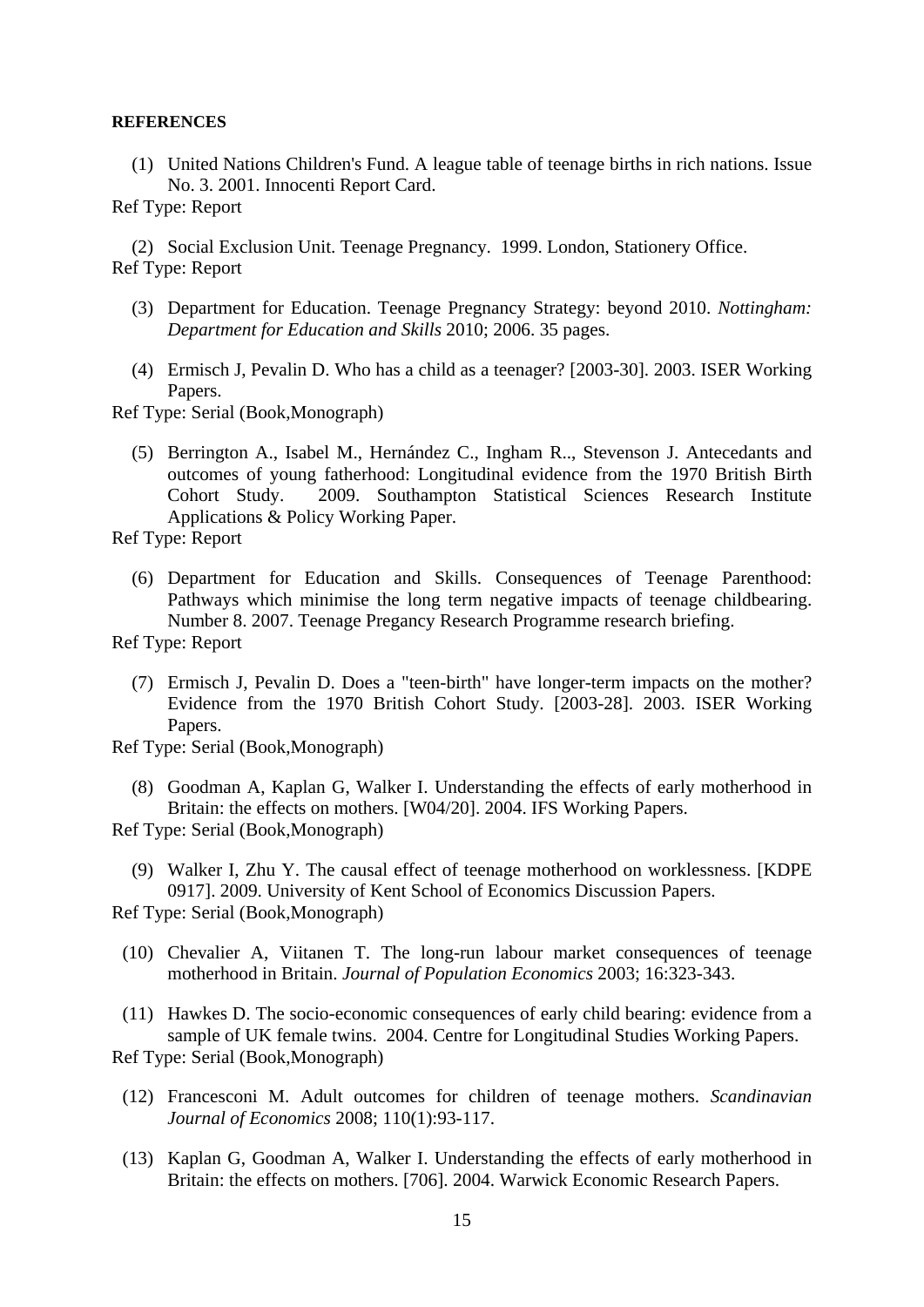Ref Type: Serial (Book,Monograph)

- (14) Ermisch J, Pevalin D. Early childbearing and housing choices. *Journal of Housing Economics* 2004; 13:170-194.
- (15) Ermisch J, Pevalin D. Early motherhood and later partnerships. *Journal of Population Economics* 2005; 18:469-489.
- (16) Hobcraft J, Kiernan K. Childhood poverty, early motherhood and adult social exclusion. *Br J Sociol* 2001; 52(3):495-517.
- (17) Berrington A., Diamond I., Ingham R., Stevenson J., Borgoni R., Isabel M. et al. Consequences of Teenage Parenthood: Pathways which minimise the long term negative impacts of teenage childbearing. 2005.

Ref Type: Report

- (18) Hotz VJ, McElroy S, Sanders SG. Teenage childbearing and its life cycle consequences: exploiting a natural experiment. *The Journal of Human Resources* 2005; 40(3):683-715.
- (19) Bradbury B. The impact of young motherhood on education, employment and marriage. 35th Australian Conference of Economists. 2006. The Social Policy Research Centre. SPRC Discussion Papers.

Ref Type: Report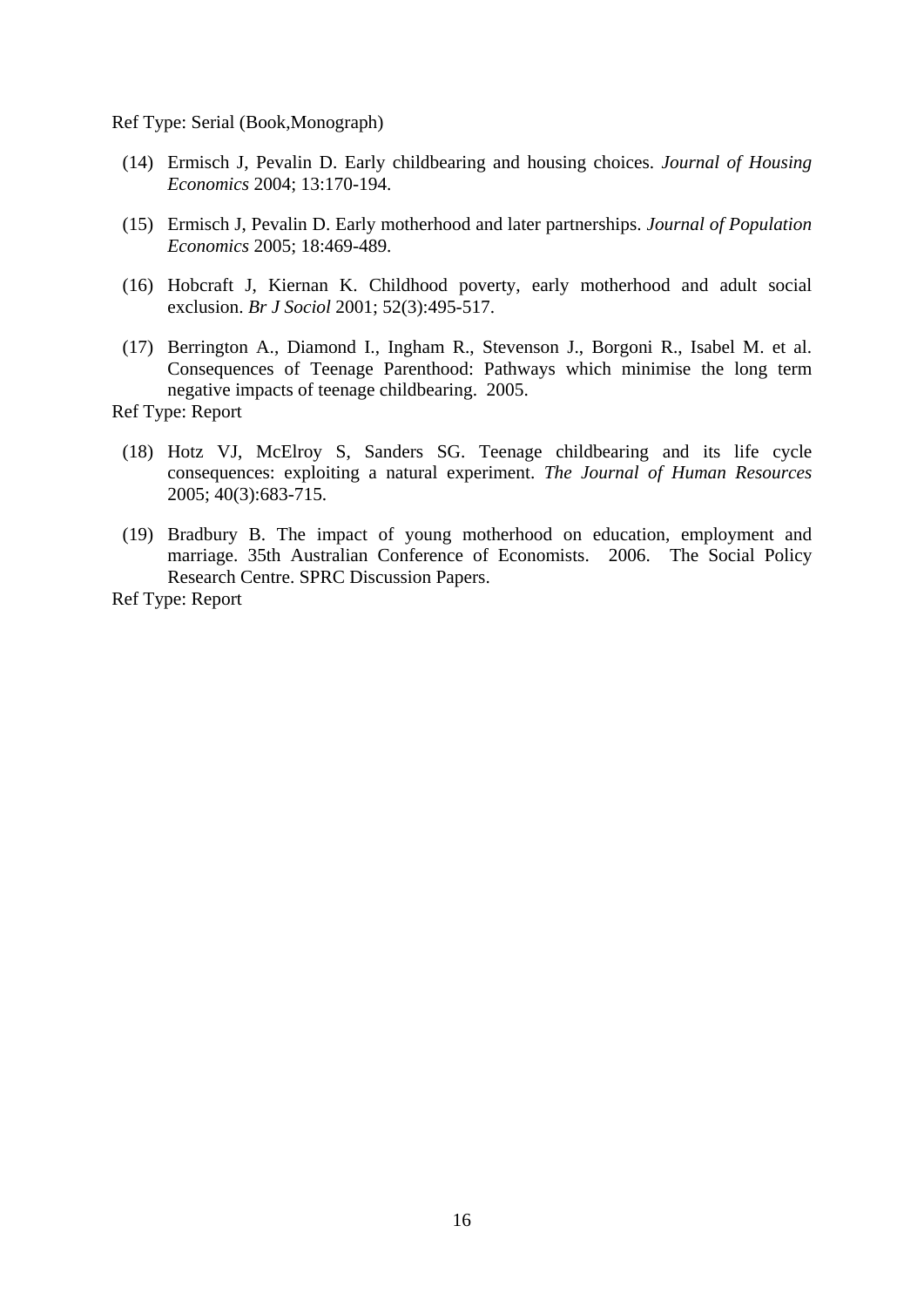# **SUPPLEMENTARY DATA**

# **Table 1: Studies reporting outcomes of the mother**

| Author,     | Data set used      | Methodology                       | Control variables       | <b>Outcomes</b> | Results                   | Study strengths  | Key limitations         |
|-------------|--------------------|-----------------------------------|-------------------------|-----------------|---------------------------|------------------|-------------------------|
| year        |                    |                                   |                         | assessed        |                           |                  |                         |
| Chevalier   | National Child     | Instrumental variables &          | Differ for the 3        | Post            | Teenage motherhood:       | Relatively large | Age at menarche is a    |
| &           | Development        | propensity score matching are     | outcomes assessed but   | compulsory      |                           | sample (504) of  | weak instrument which   |
| Viitanen.   | Study (NCDS)       | used to determine the causal      | include:                | schooling;      | Reduces the chances of    | teenage mothers  | means that the results  |
| $2003^{10}$ | (British           | effect of teenage motherhood      | Parental education;     | Work            | post-compulsory           |                  | will not adequately     |
|             | women born         | on outcomes at age 33. The        | Location of birth;      | experience;     | schooling by $12 - 23%$   |                  | control for the         |
|             | during the first   | comparator is women who           | Number of siblings;     | Salary          | at age 33 years;          |                  | unobservable            |
|             | week of            | were not teenage mothers.         | Type of household;      |                 |                           |                  | characteristics.        |
|             | <b>March 1958)</b> |                                   | Use of library;         |                 | Reduces the length of     |                  |                         |
|             |                    | Age at menarche is the main       | Ability test in Maths & |                 | employment by around      |                  | Based upon a cohort     |
|             |                    | instrumental variable (they       | English at age 7;       |                 | 3 years at age 33 years;  |                  | born in 1958 who were   |
|             |                    | report that age at menarche       | Type of school;         |                 |                           |                  | teenagers in the 1970s, |
|             |                    | has been shown to be              | Social class of father; |                 | Reduces salary by         |                  | which means that it     |
|             |                    | associated with teenage           | Social class of peers'  |                 | between $5 - 10\%$ at age |                  | may not be              |
|             |                    | motherhood due to the longer      | fathers;                |                 | 33 years.                 |                  | generalisable to        |
|             |                    | duration of potential sexual      | Dummy for financial     |                 |                           |                  | becoming a teenage      |
|             |                    | activity, but at the same time it | trouble at age 16;      |                 |                           |                  | parent now.             |

<sup>&</sup>lt;sup>1</sup> Propensity score matching is a technique used to select individuals to form a control group (non teenage mothers) with similar pre-teenage pregnancy observable characteristics to those of the treatment group (teenage mothers). It is not able to control for unobservable differences between the two groups.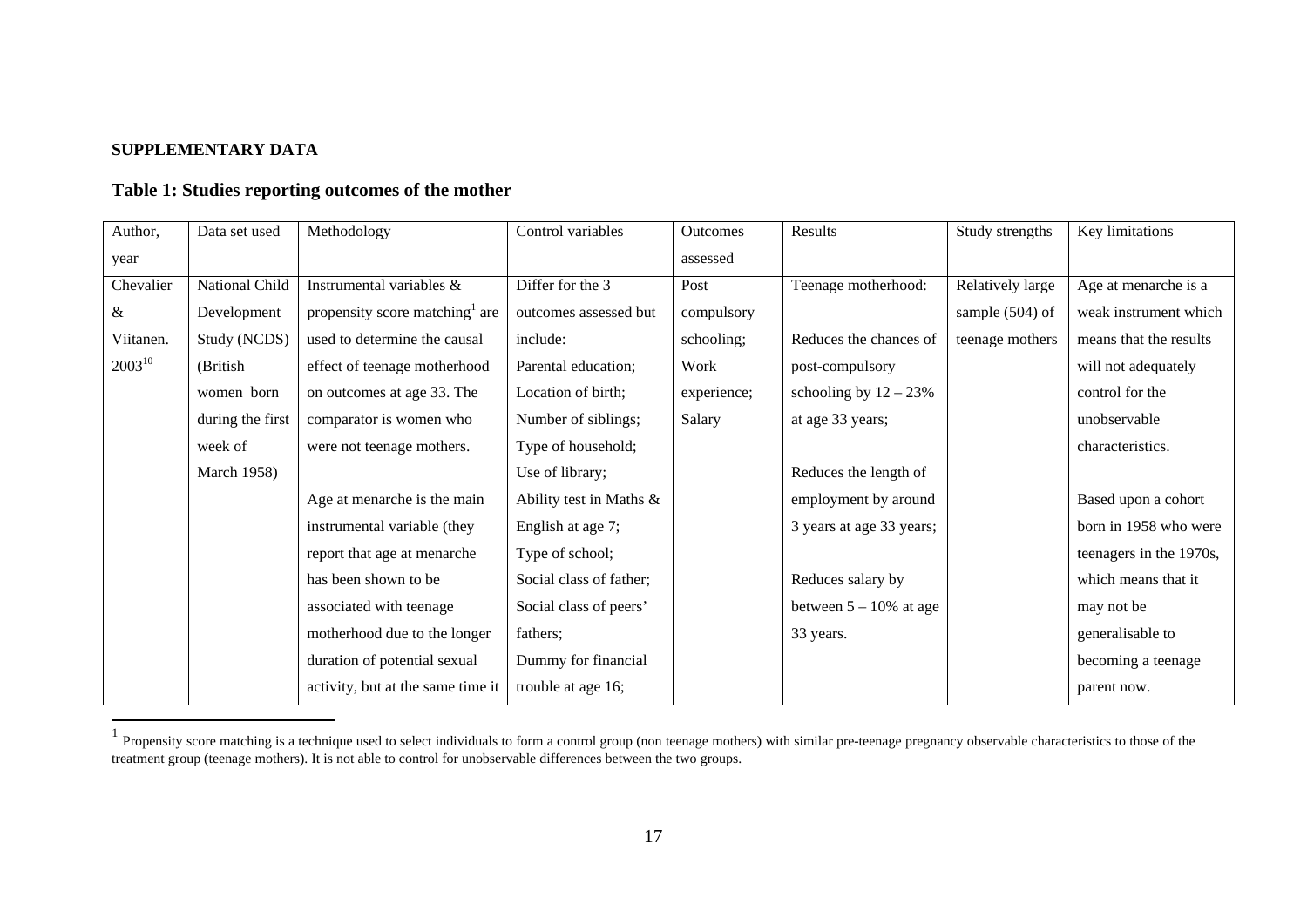|          |                     | does not directly affect        | Highest qualification    |                 |                         |                   |                      |
|----------|---------------------|---------------------------------|--------------------------|-----------------|-------------------------|-------------------|----------------------|
|          |                     | schooling).                     | by age 33;               |                 |                         |                   |                      |
|          |                     |                                 | Number of children;      |                 |                         |                   |                      |
|          |                     | Birth order is also used        | Work experience as a     |                 |                         |                   |                      |
|          |                     | together with age at menarche   | teenager & as an adult;  |                 |                         |                   |                      |
|          |                     | when estimating the model of    | Firm size;               |                 |                         |                   |                      |
|          |                     | work experience.                | Dummy for part-time      |                 |                         |                   |                      |
|          |                     |                                 | work                     |                 |                         |                   |                      |
| Ermisch  | 1970 British        | Compares the outcomes of        | Age of the woman's       | Educational     | Teenage birth per se is | The               | Only 74 women within |
| and      | <b>Cohort Study</b> | women who have had a baby       | mother in 1970;          | attainment;     | unlikely to affect      | instrumental      | the sample had a     |
| Pevalin, | (British            | as a teenager with three        | Household social class   | Income          | qualifications,         | variable          | miscarriage i.e.     |
| $2003^7$ | women born          | different control groups; $(1)$ | at age 10;               | Support         | employment, earnings    | 'miscarriage'     | analysis is based on |
|          | 5th-11th April      | older mothers (2) women who     | Her mother's             | receipt;        | and social class of the | provides a way    | small sample size.   |
|          | 1970)               | conceived as teens but had an   | education;               | Employment      | mother at age 30 years. | of controlling    |                      |
|          |                     | abortion or a miscarriage, and  | A summary scale of her   | status &        |                         | for               | Assumes that all     |
|          |                     | (3) women who had a             | teacher's ratings at age | salary;         | Women having a          | unobservable      | miscarriages are     |
|          |                     | miscarriage as a teen.          | 10.                      | Whether in top  | teenage birth are more  | factors affecting | known.               |
|          |                     | Also estimated the proportion   |                          | 2 social        | likely to partner men   | both teenage      |                      |
|          |                     | of miscarriages that are        |                          | classes;        | who suffer from         | birth and         |                      |
|          |                     | random & obtained lower and     |                          | Partner status, | unemployment & are      | socioeconomic     |                      |
|          |                     | upper bounds around the         |                          | and their       | less likely to own a    | outcomes          |                      |
|          |                     | outcomes of interest.           |                          | qualifications  | home at age 30 years.   |                   |                      |
|          |                     |                                 |                          | $\&$            |                         |                   |                      |
|          |                     |                                 |                          | employment      | Teenage pregnancy       |                   |                      |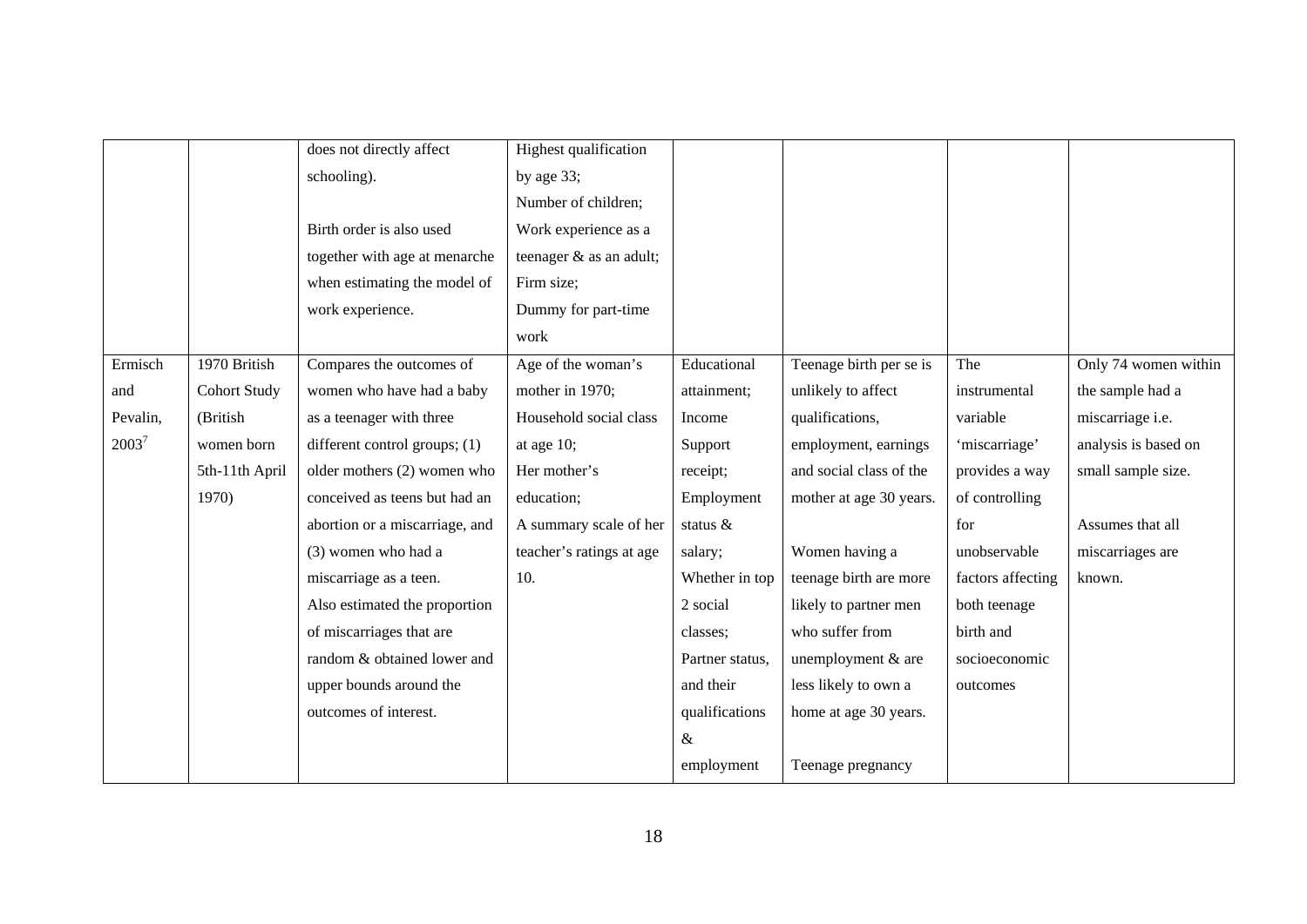|                        |                     |                                  |                            | status;        | may also lead to a       |                   |                           |
|------------------------|---------------------|----------------------------------|----------------------------|----------------|--------------------------|-------------------|---------------------------|
|                        |                     |                                  |                            | House          | small increase in        |                   |                           |
|                        |                     |                                  |                            | ownership.     | Income Support           |                   |                           |
|                        |                     |                                  |                            |                | receipt.                 |                   |                           |
| Goodman                | 1970 British        | (1) Simple ordinary least        | Age mother & father        | Equivalised    | The impact of teenage    | The               | Propensity score          |
| et al,                 | <b>Cohort Study</b> | squares analysis, (2)            | left full-time education;  | family income  | motherhood is greater    | instrumental      | matching cannot           |
| $2004^{8}$ /           | (British            | miscarriage as an instrumental   | Maths, reading &           | (comprises     | in the 18-20 years age   | variable          | control for               |
| Kaplan et              | women born          | variable (similar to analysis by | ability test scores at age | real net       | group than in the $< 18$ | 'miscarriage'     | unobservable factors      |
| al, 2004 <sup>13</sup> | 5th-11th April      | Ermisch and Pevalin (2003)),     | 10;                        | weekly         | years age group at age   | provides a way    | that influence the        |
| (Working               | 1970)               | and (3) using propensity score   | Mother's age at birth;     | income of the  | 29 or 30 years.          | of controlling    | decision to not           |
| papers)                |                     | matching (analogous to           | Father's social class;     | mother $&$     |                          | for               | terminate a pregnancy     |
|                        |                     | Chevalier and Viitanen           | Banded family income       | partner, real  | Within the UK, it        | unobservable      | and the outcome of        |
|                        |                     | $(2003)$ ).                      | at age 10 and age 16;      | benefits       | appears that benefit     | factors affecting | interest.                 |
|                        |                     |                                  | Indicators at age 16 for   | received per   | income does a good job   | both teenage      |                           |
|                        |                     | Also calculate a lower bound     | whether the family had     | week & real    | of compensating for      | birth and         | Miscarriage sample is     |
|                        |                     | for their estimates to examine   | experienced financial      | net weekly     | any negative effects on  | socioeconomic     | small (46 reported for    |
|                        |                     | the implications of non-         | hardship in the last       | income from    | labour market            | outcomes          | people < 18 years $& 77$  |
|                        |                     | random miscarriages and          | year;                      | other sources, | outcomes and partners'   |                   | miscarriages reported     |
|                        |                     | misreporting of miscarriages     | Whether the girl's         | adjusted to    | incomes.                 |                   | for people $<$ 20 years). |
|                        |                     | upon the results.                | mother thinks sex          | take account   |                          |                   |                           |
|                        |                     |                                  | education is important,    | of household   |                          |                   | Unclear how sensitive     |
|                        |                     | Considers outcomes for           | Whether her daughter       | composition    |                          |                   | the results are to the    |
|                        |                     | teenager mothers <18 years $&$   | will do A-levels;          | and size)      |                          |                   | assumption that the       |
|                        |                     | 18-20 years compared with        | Whether her daughter       |                |                          |                   | proportion of reported    |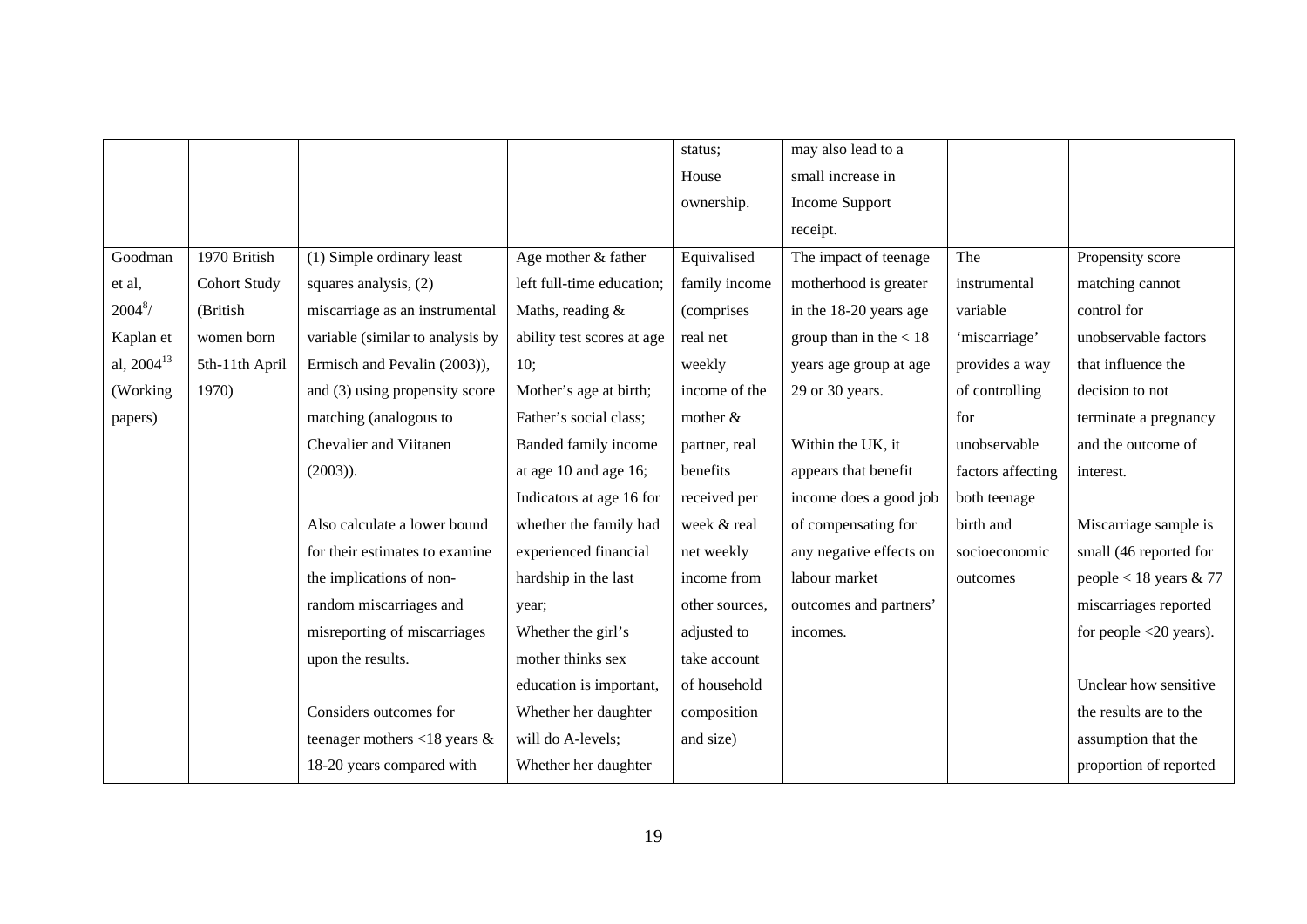|             |                     | women who did not give birth      | will continue in full   |                |                         |                    | miscarriages that occur |
|-------------|---------------------|-----------------------------------|-------------------------|----------------|-------------------------|--------------------|-------------------------|
|             |                     | as a teenager.                    | time education past age |                |                         |                    | non-randomly is 15%.    |
|             |                     |                                   | 18;                     |                |                         |                    |                         |
|             |                     |                                   | Whether the teenager    |                |                         |                    |                         |
|             |                     |                                   | has had a longstanding  |                |                         |                    |                         |
|             |                     |                                   | illness or disability.  |                |                         |                    |                         |
| Walker      | <b>UK</b> Quarterly | Instrumental variables: the       | Age of the mother;      | Worklessness   | Teenage motherhood      | Much larger        | The authors only have   |
| and Zhu,    | <b>Labour Force</b> | Raising of School Leaving         | Location;               | (defined as a  | does not have a         | sample of          | access to a limited     |
| $2009^9$    | Survey              | Age (RoSLA) policy $&$ the        | Year dummies & a        | household      | significant impact upon | teenage mothers    | number of control       |
| (Working    | (women in           | time of year of birth             | polynomial of a         | where no       | worklessness between    | than other         | variables given the     |
| paper)      | England $&$         | (spring/summer versus             | continuous measure of   | adults are in  | age $25 - 30$ years.    | studies $(>20,000$ | cross sectional nature  |
|             | Wales aged          | autumn/winter).                   | birth cohort in months  | paid           |                         | teenage            | of the dataset.         |
|             | between 25 &        |                                   | to control for smooth   | employment)    |                         | mothers).          |                         |
|             | 35 years who        | Considers outcomes for            | changes in tastes &     |                |                         |                    |                         |
|             | had their first     | teenagers $<$ 19 years and $<$ 17 | technology over the     |                |                         | Considers          |                         |
|             | birth by the        | years. Uses those whose first     | time span considered in |                |                         | outcomes for 2     |                         |
|             | age of 25,          | birth was at age 20-25 years as   | the analysis.           |                |                         | age groups         |                         |
|             | pooled from         | a control group.                  |                         |                |                         |                    |                         |
|             | 1984 to 2007)       |                                   |                         |                |                         |                    |                         |
| Hawkes,     | Data from St        | Family fixed effects model        | London dummy;           | Household      | Family fixed effects    | Family fixed       | It is not able to       |
| $2004^{11}$ | Thomas' Twin        | using twins (both identical and   | Current smoker          | income:        | model suggests that     | effects model is   | completely control for  |
|             | Research Unit       | non-identical), controlling for   | dummy;                  | Highest        | waiting an extra year   | able to control    | genetic factors which   |
| (Prelim-    | (sample of          | the differences in their first    | Number of children;     | qualification; | before entering         | for family         | may predispose a        |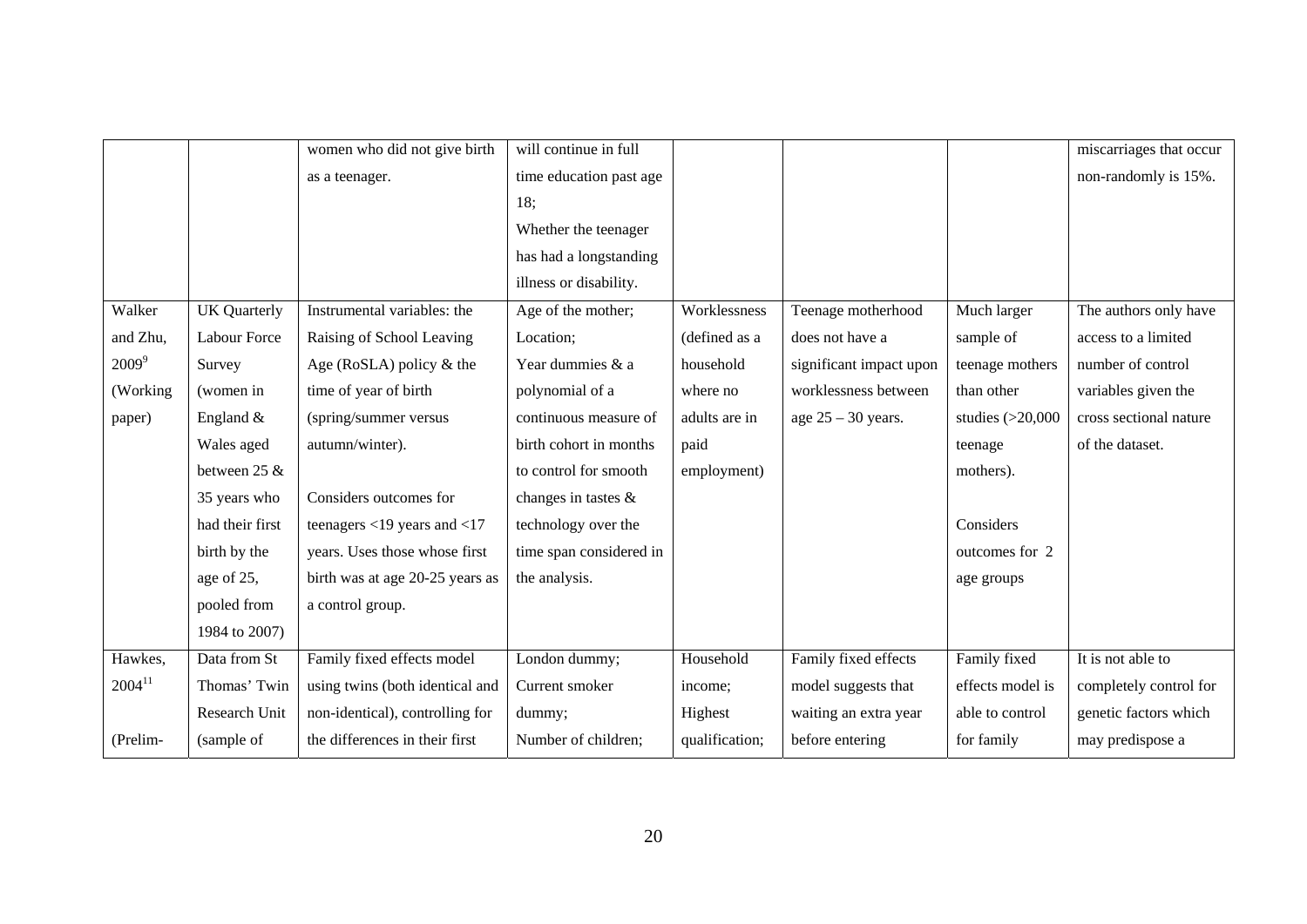| inary  | twins who      | pregnancy.                      | Highest qualification; | Whether the     | motherhood increases     | background | woman to teenage          |
|--------|----------------|---------------------------------|------------------------|-----------------|--------------------------|------------|---------------------------|
| paper) | have given     |                                 | Partner in household.  | mother is       | the natural logarithm of |            | motherhood because        |
|        | birth at some  | Between-twin estimates were     |                        | employed;       | household income by      |            | the majority of the       |
|        | point in their | also estimated (treating each   | The behavioural        | Whether there   | 0.017, increases the     |            | twins within the sample   |
|        | lifetime,      | twin as an individual           | genetics method also   | is a partner in | highest qualification by |            | are non-identical.        |
|        | unclear        | observation in the sample).     | includes:              | the household.  | $0.039$ (on a 7 point    |            |                           |
|        | whether        |                                 | Age;                   |                 | scale ranging from 10    |            | The socioeconomic         |
|        | British/       | Estimates from a model used     | Number of siblings     |                 | for basic education to   |            | outcomes are observed     |
|        | English)       | in behavioural genetics were    | excluding co twin;     |                 | 17 for degree),          |            | at different times in the |
|        |                | also presented, which is        | The twins mother's age |                 | increases the            |            | mothers' lifetimes.       |
|        |                | similar to the between-twin     | at first birth;        |                 | probability of a partner |            |                           |
|        |                | estimates but controls directly | Whether they grew up   |                 | in the household $&$     |            |                           |
|        |                | for the environment and         | in a single parent     |                 | increases the            |            |                           |
|        |                | genetics                        | family.                |                 | probability of being     |            |                           |
|        |                |                                 |                        |                 | employed.                |            |                           |
|        |                | Socioeconomic outcomes are      |                        |                 |                          |            |                           |
|        |                | measured for each mother at     |                        |                 | These estimates are      |            |                           |
|        |                | different ages, with a mean     |                        |                 | much smaller than        |            |                           |
|        |                | age of 48.4 and a standard      |                        |                 | those estimated with     |            |                           |
|        |                | deviation of 7.5.               |                        |                 | the between-twin         |            |                           |
|        |                |                                 |                        |                 | models which do not      |            |                           |
|        |                |                                 |                        |                 | control for family       |            |                           |
|        |                |                                 |                        |                 | background.              |            |                           |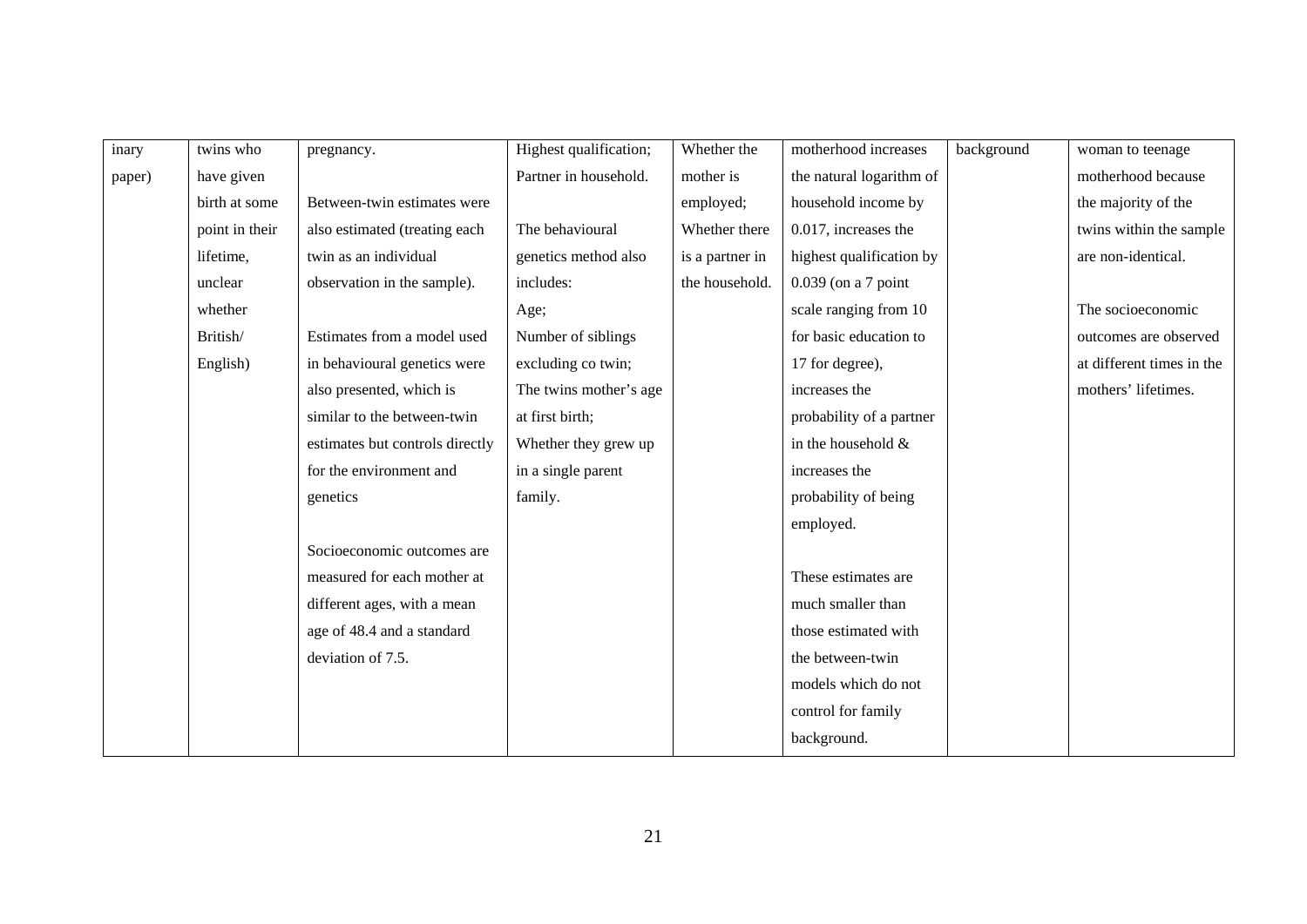| Author,     | Data set used  | Methodology                      | Control variables  | Outcomes assessed    | Results                     | Study strengths | Key limitations           |
|-------------|----------------|----------------------------------|--------------------|----------------------|-----------------------------|-----------------|---------------------------|
| year        |                |                                  |                    |                      |                             |                 |                           |
| Frances-    | Sample of      | Young adults matched to at       | Gender;            | % completing A-      | Children of teenage         | Attempts to     | Siblings & half-          |
| coni,       | young adults   | least one of their parents       | Age (sister        | levels or higher     | mothers have a              | account for     | siblings may be very      |
| $2008^{12}$ | from the first | (biological or adoptive) $\&$ to | differences are    | qualifications; %    | significantly lower         | unobservable    | different in terms of     |
|             | nine waves of  | their siblings, where one        | taken at the same  | experiencing         | probability of high         | characteristics | their personality &       |
|             | the British    | child was born when the          | age in the case of | economic             | educational attainment, a   | by comparing    | other unobservable        |
|             | Household      | mother was a teenager $&$        | a teenage birth);  | inactivity2;         | greater risk of economic    | outcomes of     | factors which might       |
|             | Panel Survey   | one was born when the            | Age of father $\&$ | Probability of being | inactivity & a greater risk | siblings.       | influence outcomes        |
|             | who were born  | mother was older (family         | mother at birth of | in the upper or      | of teenage childbearing     |                 | such as the event of a    |
|             | between 1970   | fixed effects model).            | child;             | lower decile for     | than children of non-       |                 | teenage pregnancy.        |
|             | and 1983 (and  |                                  | Childhood family   | monthly real labour  | teenage mothers.            |                 |                           |
|             | hence 16 years |                                  | structure $&$      | income;              |                             |                 | Includes siblings who     |
|             | & over at the  |                                  | parental           | Real hourly pay &    | Children of teenage         |                 | are adopted which will    |
|             | time of the    |                                  | joblessness;       | total individual     | mothers will be less        |                 | further accentuate the    |
|             | study)         |                                  | Dummy variable     | (labour $&$ non      | likely to be in the top     |                 | potential differences     |
|             |                |                                  | indicating first   | labour) income;      | decile of the income        |                 | between the siblings.     |
|             |                |                                  | born.              | Probability of       | distribution & more         |                 |                           |
|             |                |                                  |                    | female children      | likely to be in the bottom  |                 | Siblings may influence    |
|             |                |                                  |                    | having a teenage     | decile of the income        |                 | each other based on the   |
|             |                |                                  |                    | pregnancy            | distribution.               |                 | other's actions (eg. if 1 |

**Table 2: Studies reporting outcomes of the child** 

<sup>&</sup>lt;sup>2</sup> Economic inactivity is defined as not employed and not being in full time education, looking after children, or taking part in a government training programme.